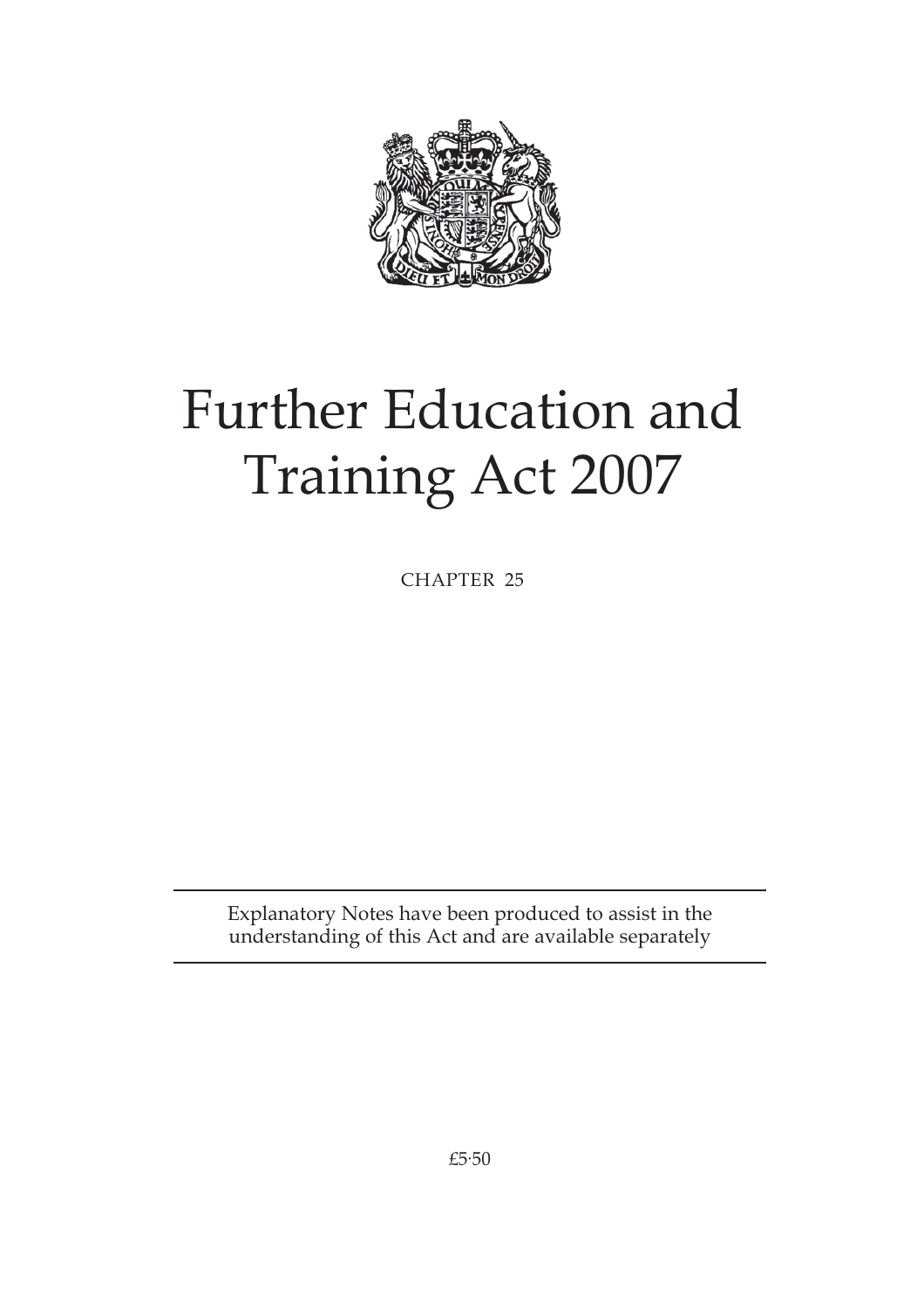

# Further Education and Training Act 2007

### **CHAPTER 25**

## **CONTENTS**

### **PART 1**

THE LEARNING AND SKILLS COUNCIL FOR ENGLAND

#### *The Council*

- 1 Minimum membership of the Council
- 2 Regional councils
- 3 Abolition of local councils
- 4 Strategies for functions of Council
- 5 Young people's learning committee and adult learning committee

#### *Functions of the Council*

- 6 Duty in relation to diversity and choice
- 7 Consultation by the Council
- 8 Plans for academic years
- 9 Powers to form or be involved in certain bodies corporate
- 10 Directions
- 11 Provision of services
- 12 Assistance with respect to employment and training
- 13 Assistance with respect to employment and training: Northern Ireland

#### **PART 2**

#### FURTHER EDUCATION INSTITUTIONS

#### *Further education corporations*

14 Incorporation of further education institutions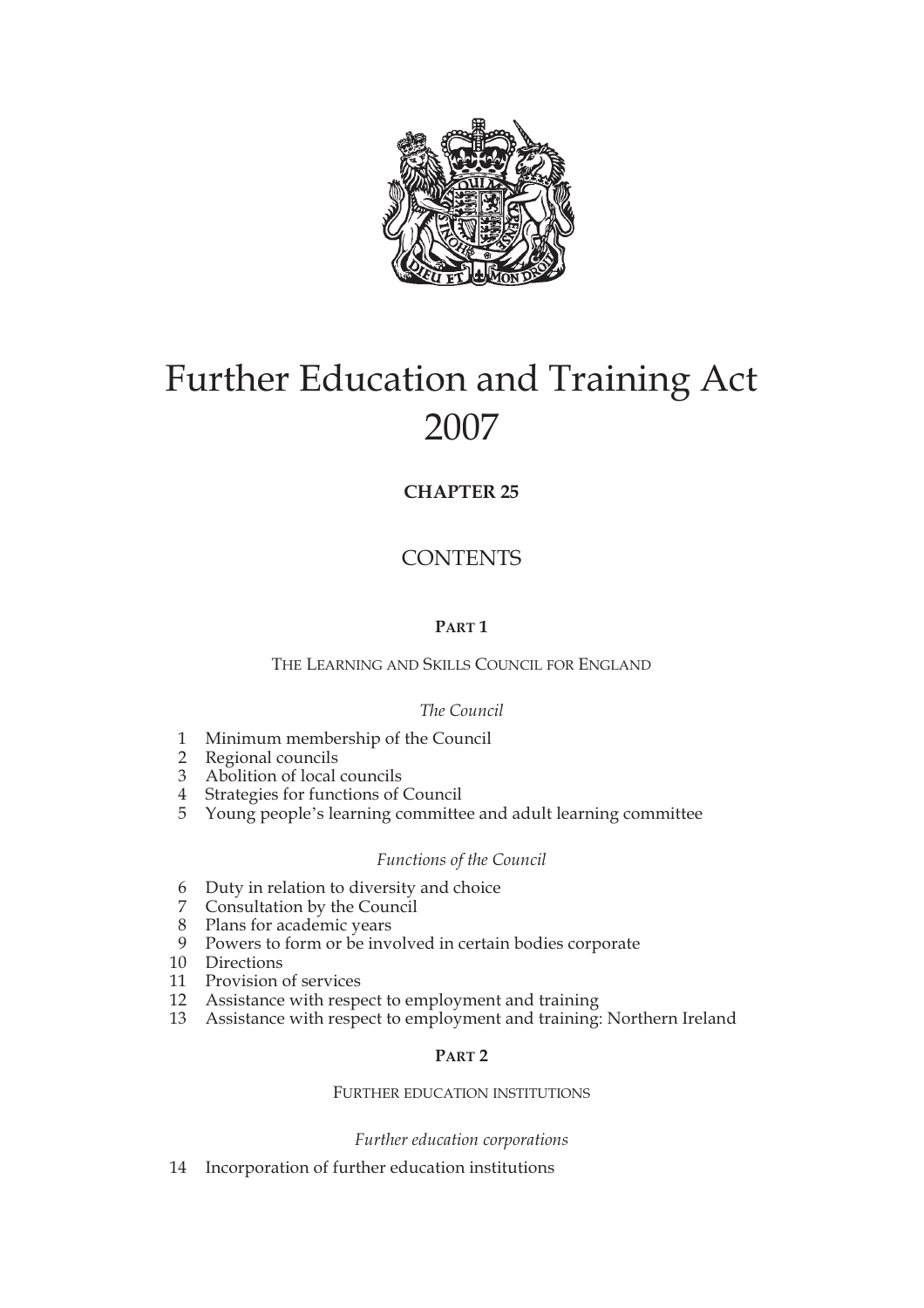- 15 Dissolution of further education corporations
- 16 Publication of proposals

#### *Intervention in further education institutions*

- 17 Intervention: England
- 18 Intervention: Wales

#### *Foundation degrees*

- 19 Power to award foundation degrees<br>20 Report
- **Report**

#### *Other provisions relating to further education institutions*

- 21 Powers of a further education corporation to form or be involved in certain bodies corporate
- 22 Consultation by governing bodies of further education institutions<br>23 Oualifications of principals of further education institutions
- Qualifications of principals of further education institutions

#### **PART 3**

#### INDUSTRIAL TRAINING LEVIES

- 24 Conditions relating to levy proposals<br>25 Duration of levy orders
- Duration of levy orders

#### **PART 4**

#### MISCELLANEOUS AND GENERAL

- 26 Powers of a higher education corporation to form or be involved in certain bodies corporate
- 27 Powers of National Assembly for Wales<br>28 Orders and regulations
- Orders and regulations
- 29 Amendments
- 30 Repeals
- 31 Interpretation
- 32 Commencement
- 33 Extent
- 34 Short title

Schedule 1 — Amendments Schedule 2 — Repeals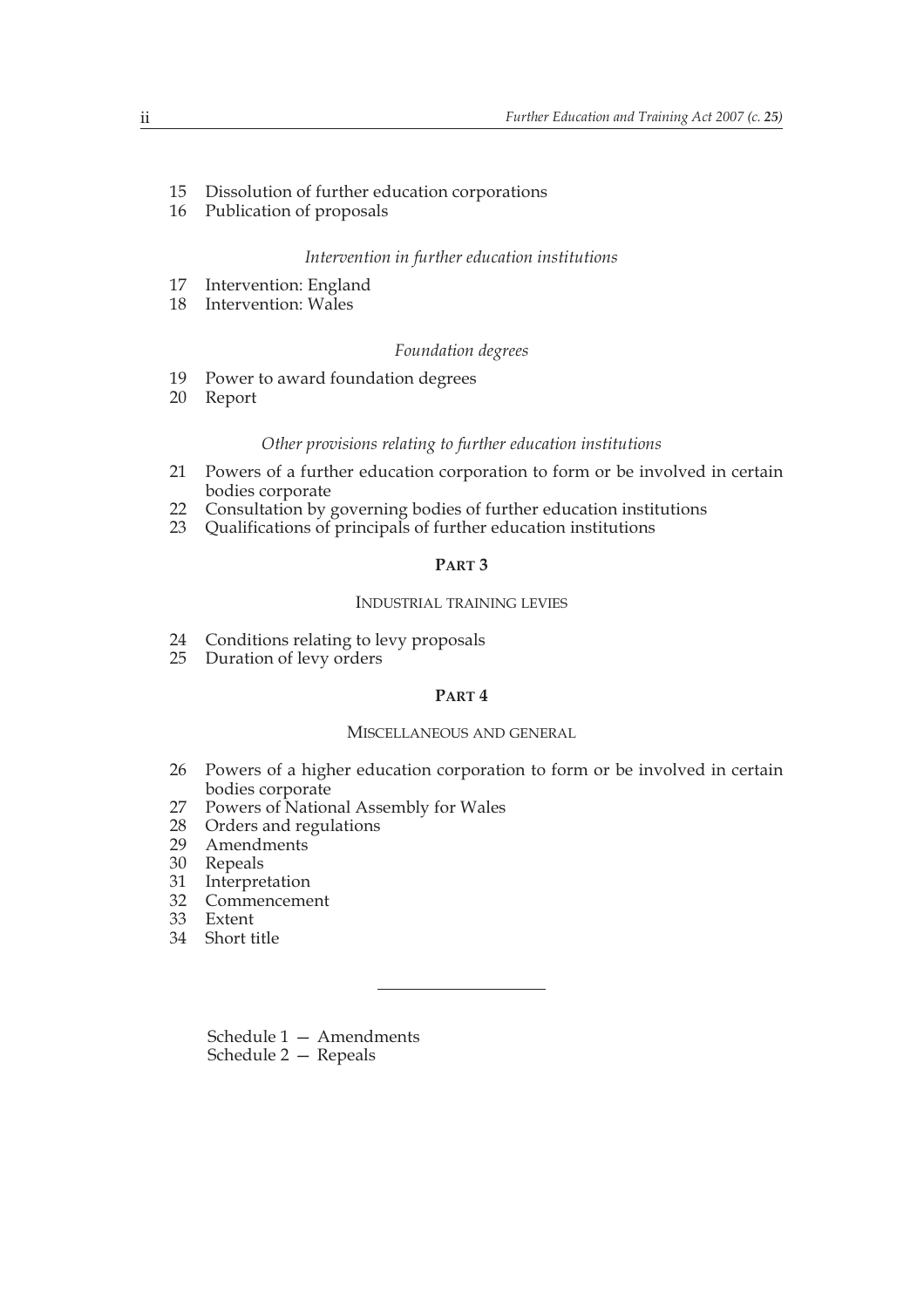

# Further Education and Training Act 2007

#### **2007 CHAPTER 25**

An Act to make provision about the Learning and Skills Council for England; to make provision about institutions within the further education sector; to make provision with respect to industrial training levies; to make provision about the formation of, and investment in, companies and charitable incorporated organisations by higher education corporations; to enable the making of Assembly Measures in relation to the field of education and training; and for connected purposes. [23rd October 2007]

E IT ENACTED by the Queen's most Excellent Majesty, by and with the advice and consent of the Lords Spiritual and Temporal, and Commons, in this present **P**E IT ENACTED by the Queen's most Excellent Majesty, by and with consent of the Lords Spiritual and Temporal, and Commons, Parliament assembled, and by the authority of the same, as follows:  $-$ 

#### **PART 1**

THE LEARNING AND SKILLS COUNCIL FOR ENGLAND

*The Council*

#### **1 Minimum membership of the Council**

In section 1(2) of LSA 2000 (number of persons to be appointed to the Learning and Skills Council for England), for "12" substitute "10".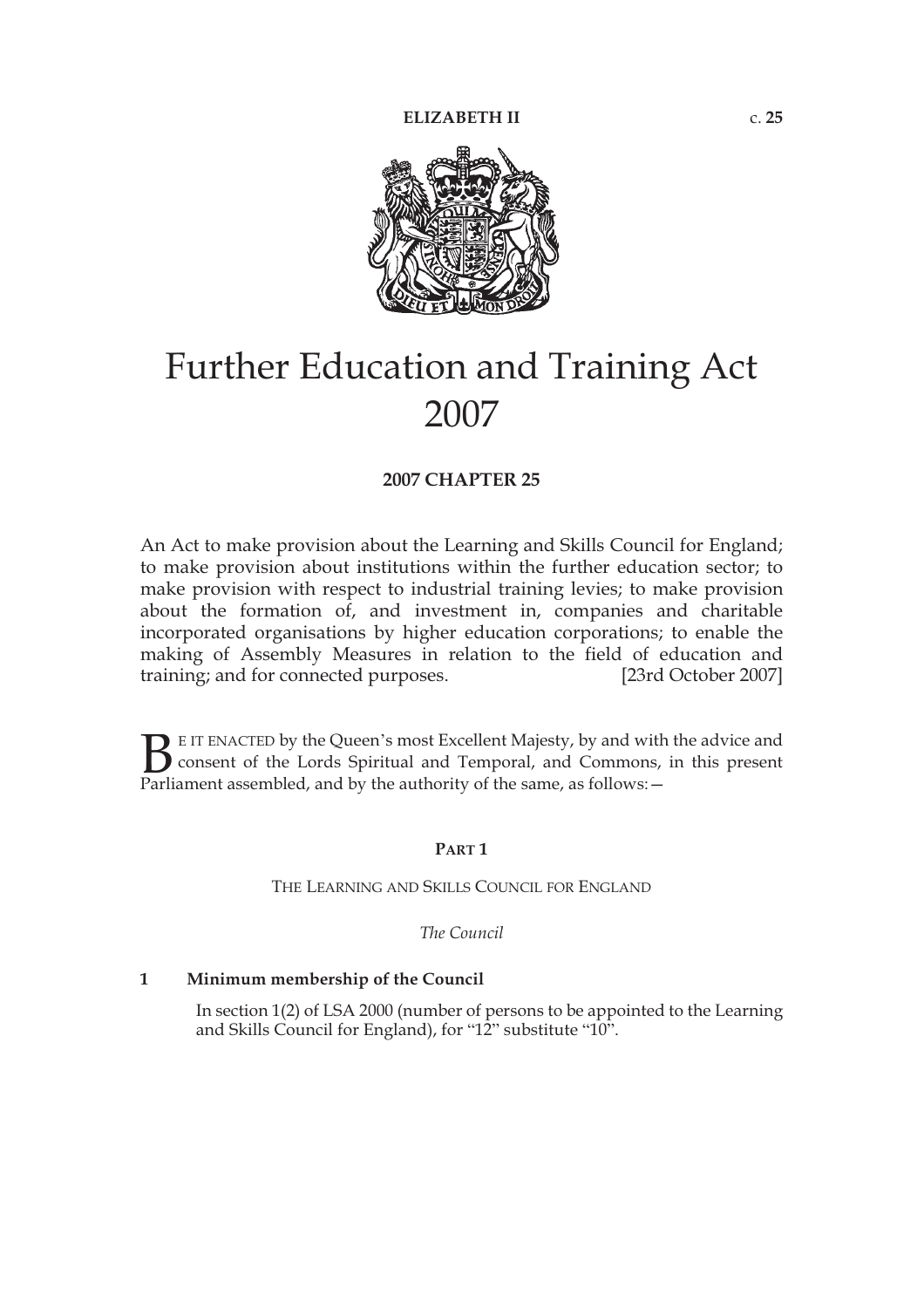#### **2 Regional councils**

After section 18 of LSA 2000 insert—

#### *"Regional councils*

#### **18A Regional councils**

- (1) The Council must establish a committee (to be called a regional learning and skills council) for each area of England specified by the Secretary of State.
- (2) The Secretary of State may by regulations make provision about regional councils.
- (3) Regulations under subsection (2) may, in particular, make provision about—
	- (a) the membership of a regional council;
	- (b) the appointment of the members of a regional council;
	- (c) the appointment of a member of a regional council as chairman;
	- (d) the holding and vacation of office as a member or chairman of a regional council (including a person's re-appointment, resignation and removal from office);
	- (e) the appointment by the Council of its employees as staff of a regional council;
	- (f) the delegation of functions by a regional council to its chairman;
	- (g) the delegation by the chairman of a regional council of functions that he is authorised to exercise to a member of the regional council;
	- (h) the delegation of functions by a regional council, with the consent of the Council, to a member of staff of the regional council;
	- (i) the payment by the Council of such salaries and such travelling, subsistence and other allowances to the chairman and other members of a regional council as the Secretary of State may determine;
	- (j) the provision of information to the Secretary of State;
	- (k) the attendance of a representative of the Secretary of State at, and the participation of such a representative in, any meeting of a regional council;
	- (l) the validity of the proceedings of a regional council;
	- (m) the regulation by a regional council of its own procedure.
- (4) Regulations made by virtue of subsection (3)(a) may provide for the membership of a regional council to include persons who are not members of the Council.
- (5) A consent given under subsection  $(3)(h)$  by the Council may relate to a particular function or to such descriptions of function as may be specified in the consent.

#### **18B Functions of regional councils**

(1) A regional council—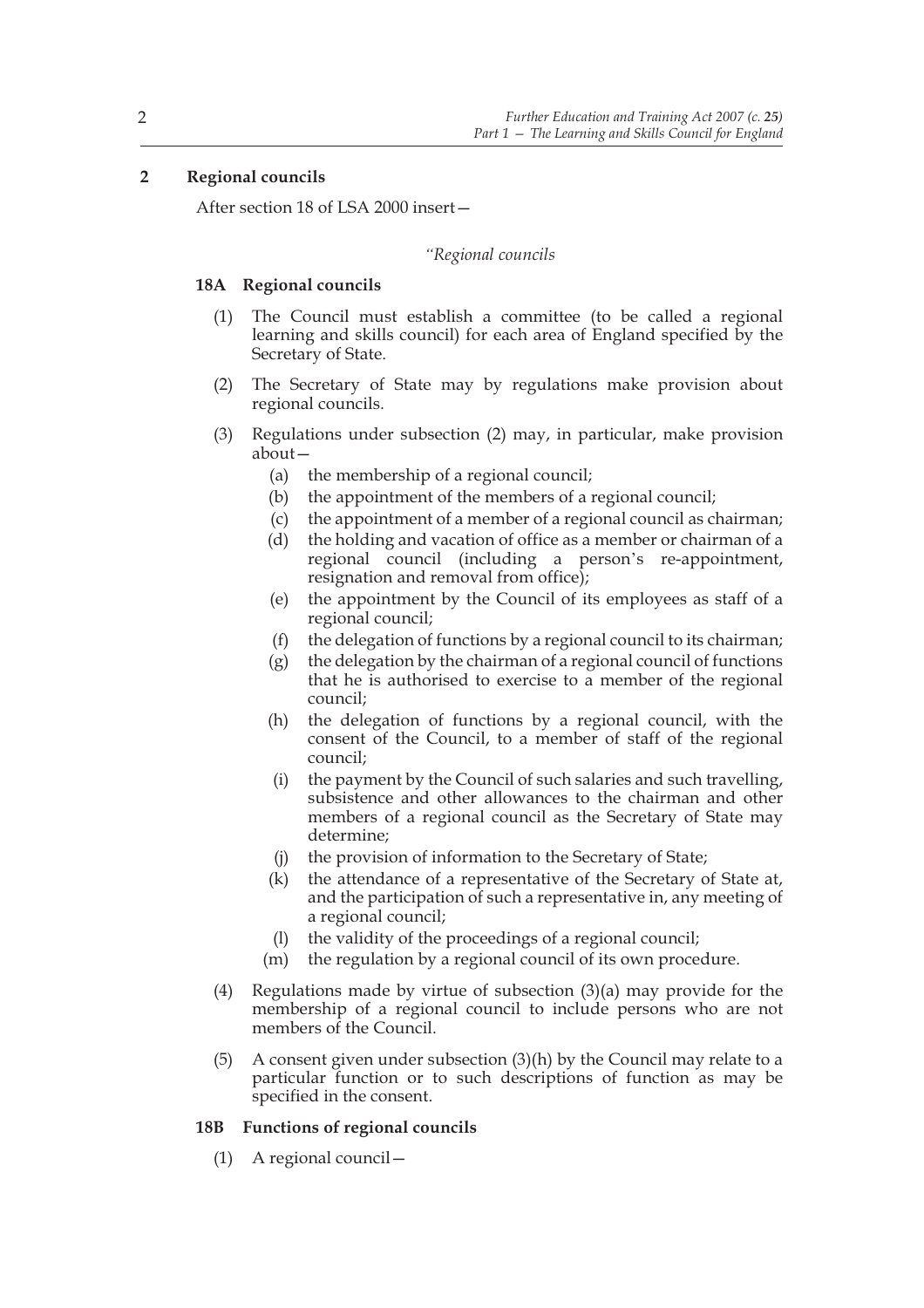- (a) must perform in relation to its area such of the Council's duties as the Council specifies;
- (b) may exercise in relation to its area such of the Council's powers as the Council specifies.
- (2) A regional council—
	- (a) must perform in relation to such places outside its area as the Council specifies such of the Council's duties as the Council specifies;
	- (b) may exercise in relation to such places outside its area as the Council specifies such of the Council's powers as the Council specifies.

#### **18C Guidance to regional councils**

- (1) In relation to each financial year of the Council it must prepare guidance for each regional council.
- (2) The guidance must include objectives which a regional council should achieve in seeking to carry out its functions.
- (3) The guidance must set a regional council's budget for the financial year.
- (4) The Council must consult the regional development agencies and local authorities on the guidance.
- (5) After consulting under subsection (4) and (if appropriate) altering the guidance the Council must issue the guidance to the regional council.
- (6) The guidance in relation to the financial year of the Council in which section 2 of the Further Education and Training Act 2007 comes into force must be prepared as soon as reasonably practicable after that section comes into force.
- (7) The guidance in relation to any subsequent financial year of the Council must be prepared in time for the guidance to be issued before the financial year starts.
- (8) A regional development agency is a development agency established by section 1 of the Regional Development Agencies Act 1998."

#### **3 Abolition of local councils**

- (1) The local learning and skills councils established under section 19 of LSA 2000 are abolished.
- (2) In consequence of the abolition of local councils, the following are repealed—
	- (a) sections 19 to 24 of LSA 2000;
	- (b) Schedule 2 to that Act.

#### **4 Strategies for functions of Council**

Before section 25 of LSA 2000, and after the italic cross-heading preceding that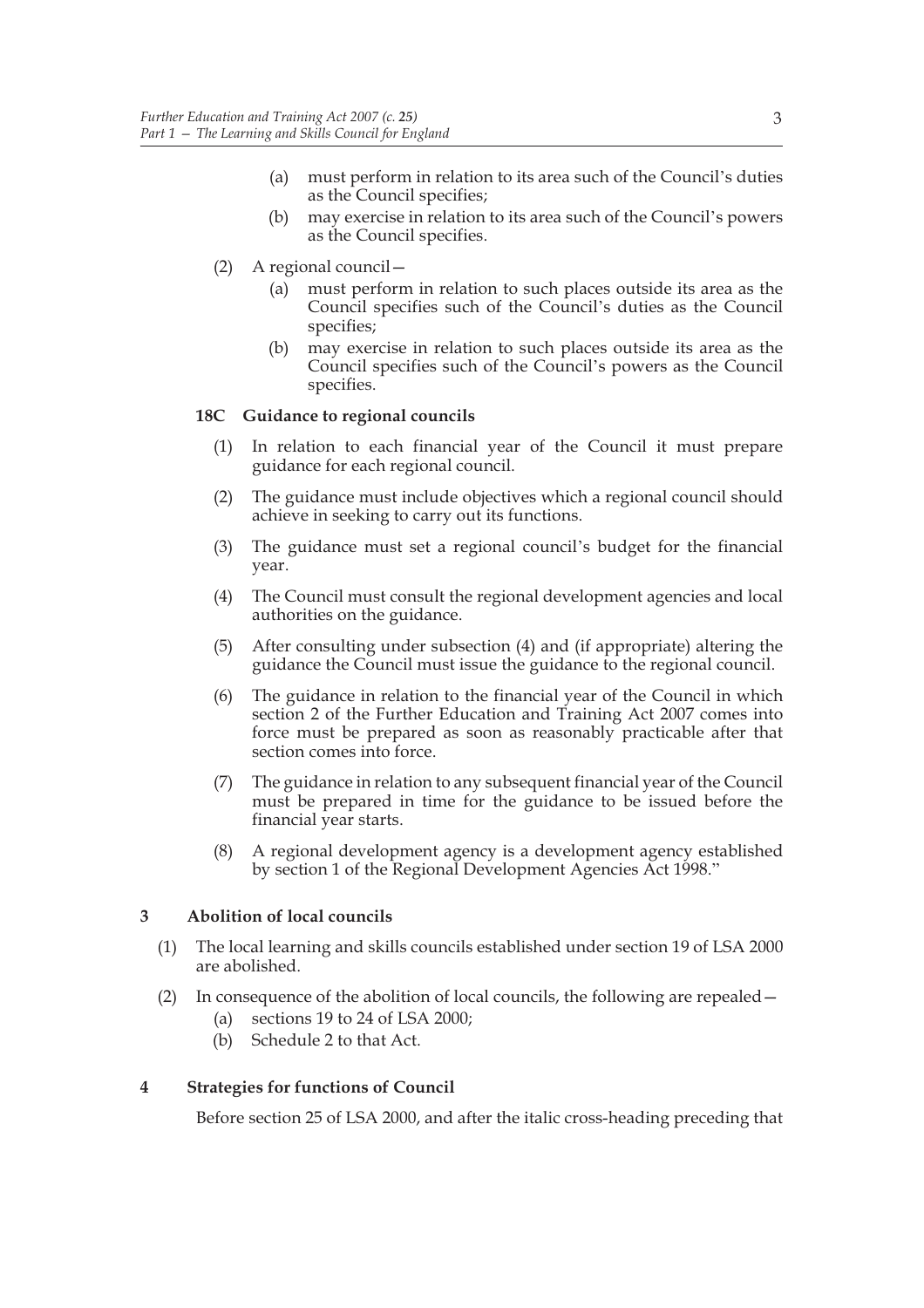section, insert—

#### **"24A Strategies for functions of Council**

- (1) The Secretary of State may by order specify an area in England as an area for which a body specified in the order may formulate and keep under review a strategy setting out how such functions of the Council as are specified in the order are to be carried out in relation to the area.
- (2) An order under subsection (1) may specify an area comprising the whole of England.
- (3) An order under subsection (1) may not specify an area in England consisting only of Greater London or a part of Greater London.
- (4) The Secretary of State may give to a body specified in an order under subsection (1) directions and guidance in relation to the formulation and review of its strategy, in particular in relation to—
	- (a) the form and content of the strategy;
	- (b) the updating of the strategy;
	- (c) the steps to be taken when the body is formulating or reviewing the strategy;
	- (d) the matters to which the body is to have regard when formulating or reviewing the strategy;
	- (e) the consultation to be carried out when the body is formulating or reviewing the strategy.
- (5) It is the duty of a body specified in an order under subsection (1) to comply with any directions given to it by the Secretary of State under subsection (4).
- (6) It is the duty of a body specified in an order under subsection (1) to have regard to any guidance given to it by the Secretary of State under subsection (4).
- (7) The Council may pay to a body specified in an order under subsection (1) such sums as appear to the Council appropriate for enabling the body to meet costs and expenses incurred, or to be incurred, by it in formulating its strategy or keeping it under review.

#### **24B Strategy for functions of Council: Greater London**

- (1) The Secretary of State must by regulations provide for the establishment of a body for the purposes of discharging the functions set out in subsection (2).
- (2) The body established under this section must—
	- (a) formulate a strategy setting out how specified functions of the Council are to be carried out in Greater London, and
	- (b) keep it under review.
- (3) Specified functions are functions of the Council specified for the purposes of this section by order of the Secretary of State.
- (4) The Secretary of State may give to the body established under this section directions and guidance in relation to the formulation and review of its strategy, in particular in relation to—
	- (a) the form and content of the strategy;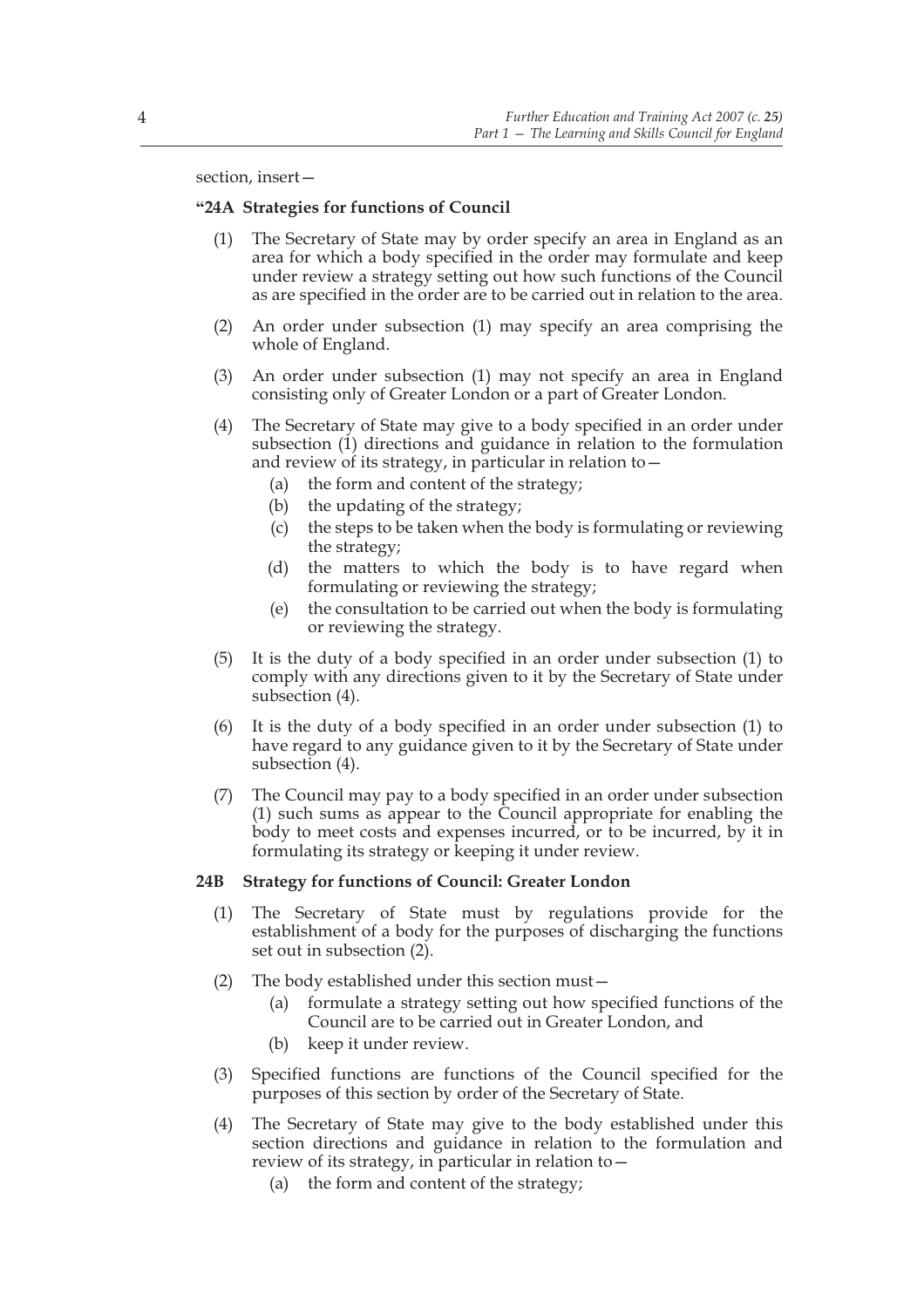- (b) the updating of the strategy;
- (c) the steps to be taken when the body is formulating or reviewing the strategy;
- (d) the matters to which the body is to have regard when formulating or reviewing the strategy;
- (e) the consultation to be carried out when the body is formulating or reviewing the strategy.
- (5) It is the duty of the body established under this section to comply with any directions given to it by the Secretary of State under subsection (4).
- (6) It is the duty of the body established under this section to have regard to any guidance given to it by the Secretary of State under subsection (4).
- (7) Where the body established under this section formulates a strategy under this section, or in consequence of a review of the strategy modifies it, the body must publish the strategy or modified strategy in such manner as it thinks fit.
- (8) Regulations under this section must include—
	- (a) provision for the body to consist of the Mayor of London and such other persons as are appointed by the Mayor in accordance with the regulations;
	- (b) provision for the Mayor to be the chairman of the body.
- (9) The Council may pay to the body established under this section such sums as appear to the Council appropriate for enabling the body to meet costs and expenses incurred, or to be incurred, by it in formulating its strategy or keeping it under review.
- (10) The Council may pay to the Greater London Authority such sums as appear to the Council appropriate for enabling the Authority to meet costs and expenses incurred, or to be incurred, by the Mayor in connection with the exercise of functions conferred on him by regulations under this section or as chairman of the body established under this section.

#### **24C Duty of Council**

- (1) The Council must carry out any function to which a strategy under section 24A or 24B relates in accordance with that strategy.
- (2) Subsection (1) is subject to the following provisions of this section.
- (3) The Council may not carry out a function in accordance with such a strategy if in doing so it would fail to comply with a duty imposed on it by or under any enactment other than subsection (1).
- (4) If provision in the Council's strategy under section 16 conflicts with provision in a strategy under section 24A (or section 24B), the Council may disregard the provision in the strategy under section 24A (or section 24B) so far as it conflicts with the provision in the Council's strategy under section 16.
- (5) If provision in a strategy under section 24A conflicts with provision in another strategy, being a strategy under section 24A or section 24B, the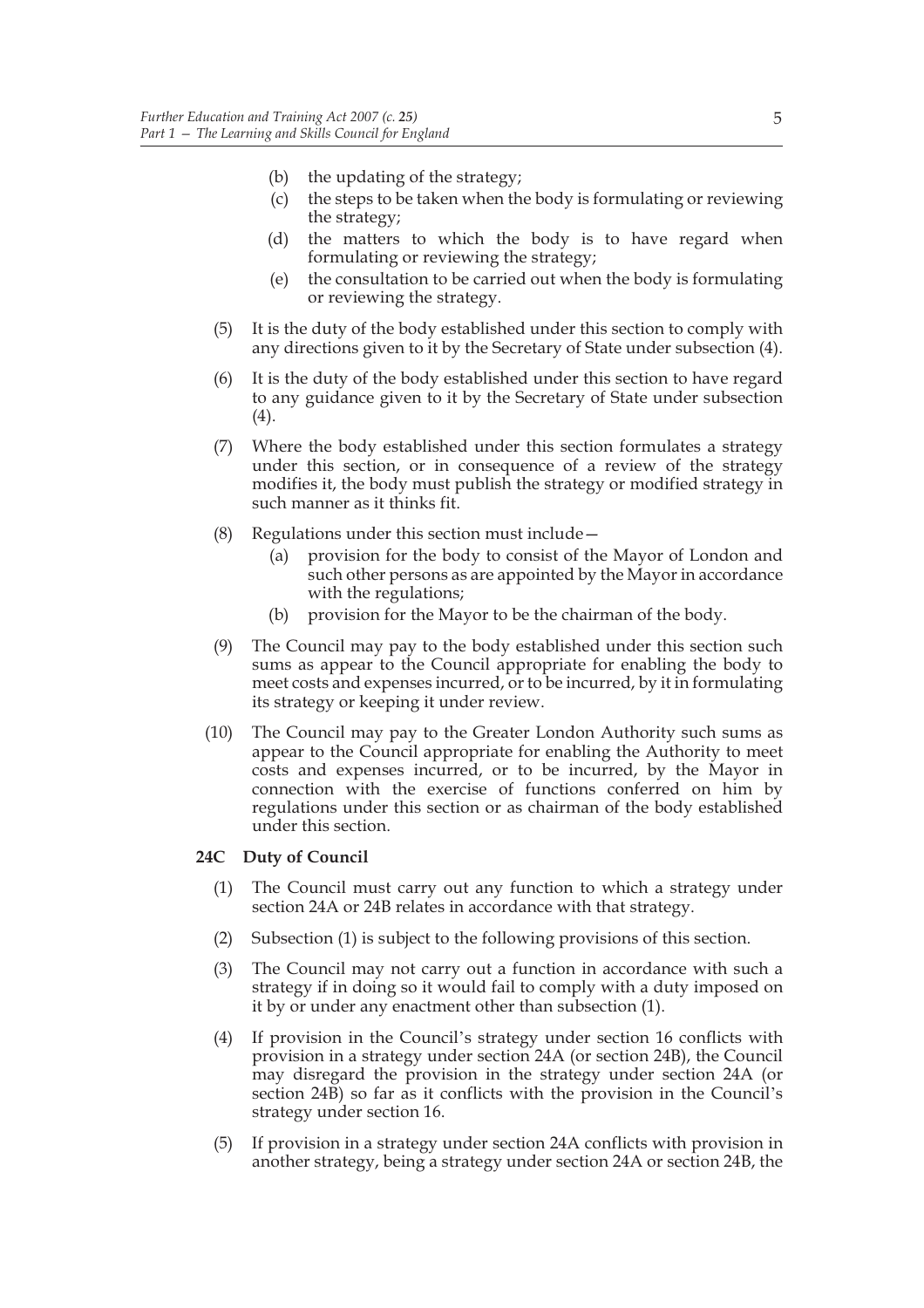Council may disregard such conflicting provision in one of the strategies or in both of them.

- (6) The Council may disregard a strategy under section 24A (or section 24B) if the body whose strategy it is, in formulating or reviewing the strategy—
	- (a) failed to comply with directions given under section 24A(4) (or section 24B(4)), or
	- (b) failed to have regard to guidance given under section 24A(4) (or section 24B(4)).
- (7) Nothing in subsection (1) requires the Council to carry out any of its functions in a manner that it is satisfied—
	- (a) would be unreasonable, or
	- (b) might give rise to disproportionate expenditure.
- (8) If the Council proposes not to carry out, or does not carry out, a function to which a strategy under section 24A or 24B relates in accordance with the strategy—
	- (a) the Council must refer the matter to the Secretary of State;
	- (b) the body whose strategy it is may refer the matter to the Secretary of State.
- (9) On a reference under subsection (8) the Secretary of State may give such direction to the Council as he thinks fit as to the carrying out of the function.
- (10) The Council must comply with any direction that the Secretary of State may give it under subsection (9)."

#### **5 Young people's learning committee and adult learning committee**

In Schedule 3 to LSA 2000 (provision for committees of the Council), paragraph 1(1)(a) (duty to establish a young people's learning committee and an adult learning committee) shall cease to have effect.

#### *Functions of the Council*

#### **6 Duty in relation to diversity and choice**

- (1) In section 2 of LSA 2000 (education and training for persons aged 16 to 19), in subsection  $(3)$ , after paragraph  $(d)$  insert –
	- "(da) act with a view to encouraging diversity in the education and training available to individuals;
	- (db) act with a view to increasing opportunities for individuals to exercise choice;".
- (2) In section 3 of that Act (education and training for persons over 19), in subsection (3), after paragraph (d) insert—
	- "(da) act with a view to encouraging diversity in the education and training available to individuals;
	- (db) act with a view to increasing opportunities for individuals to exercise choice;".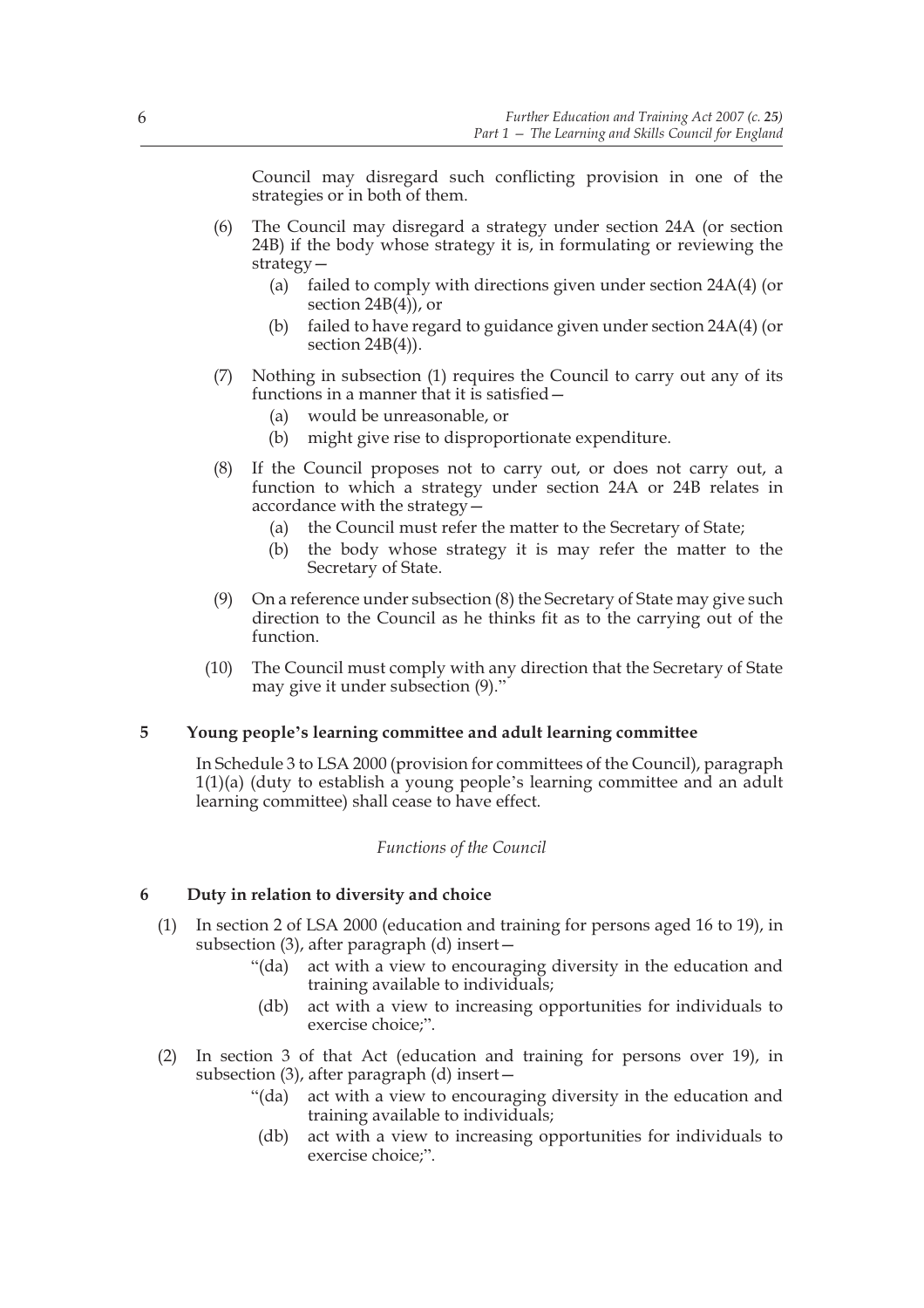#### **7 Consultation by the Council**

After section 14 of LSA 2000 insert—

#### **"14A Consultation**

- (1) In exercising its functions the Council must have regard to any guidance given from time to time by the Secretary of State about consultation with—
	- (a) persons receiving or proposing to receive post-16 education or training,
	- (b) employers, or
	- (c) such other persons as may be specified in such guidance,

in connection with the taking of decisions affecting them.

(2) Any guidance under this section about consultation with persons falling within paragraph (a) of subsection (1) must provide for the views of such a person to be considered in the light of his age and understanding."

#### **8 Plans for academic years**

- (1) Section 15 of LSA 2000 (plans of the Council) is amended as follows.
- (2) In subsection (1)(a), for "each of its financial years" substitute "each academic year".
- (3) Omit subsection (2).
- (4) In subsection (3), for "any subsequent financial year of the Council" substitute "an academic year".
- (5) In subsection  $(4)$ 
	- (a) for "a financial year" substitute "an academic year", and
	- (b) in paragraph (a), for "the financial year" substitute "the academic year".
- (6) After subsection (4) insert—
	- "(5) In this section "academic year" means—
		- (a) the period starting with the 1 April following the date on which section 8 of the Further Education and Training Act 2007 comes into force and ending with the second 31 July following that 1 April;
		- (b) each successive period of 12 months."

#### **9 Powers to form or be involved in certain bodies corporate**

- (1) Section 18 of LSA 2000 (supplementary functions of the Council) is amended as set out in subsections (2) and (3).
- (2) In subsection (3), for paragraph (c), substitute  $-$ 
	- $'(c)$  to form, participate in forming or invest in a company unless the Secretary of State consents;
	- (d) to form, participate in forming or otherwise become a member of a charitable incorporated organisation (within the meaning of section 69A of the Charities Act 1993) unless the Secretary of State consents."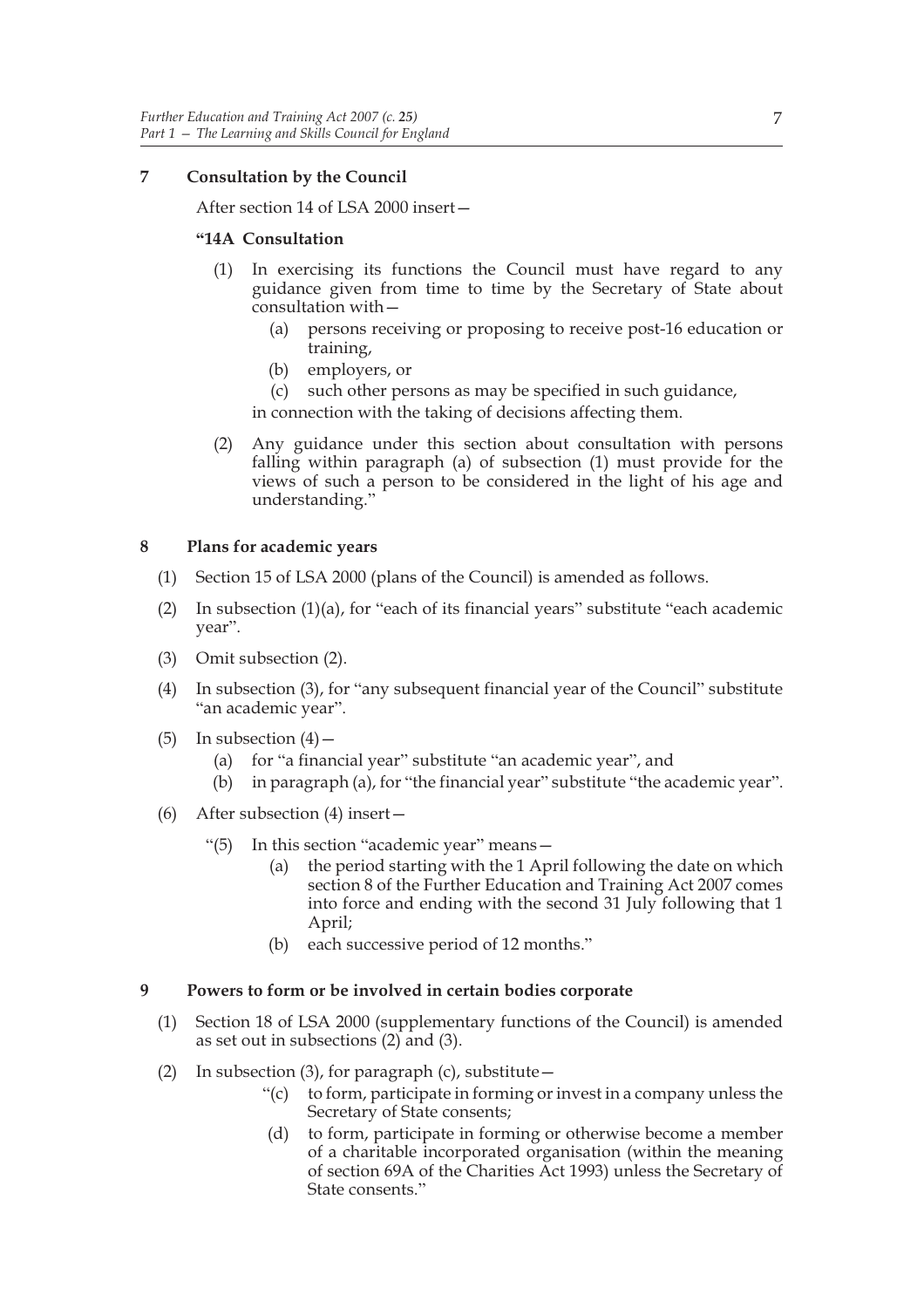- (3) At the end, insert—
	- "(8) The reference in this section to investing in a company includes a reference to becoming a member of the company and to investing in it by the acquisition of any assets, securities or rights or otherwise."
- (4) In relation to the period beginning on 1st September 2000 and ending immediately before the coming into force of this section, the power conferred by section 18 of LSA 2000 is to be taken to have included power to form, participate in forming or become a member of a company limited by guarantee with the consent of the Secretary of State.

#### **10 Directions**

In section 25 of LSA 2000 (directions), in subsection (6), after "Directions" insert "with respect to powers conferred or duties imposed on the Council by or under this Act".

#### **11 Provision of services**

- (1) The Learning and Skills Council for England may make arrangements with a person or body to whom this section applies for the provision by the Council of services that are required by the person or body in connection with the exercise of the person's or body's functions relating to education or training.
- (2) The services that may be provided under arrangements made under subsection (1) include—
	- (a) providing accommodation and other facilities to a person or body to whom this section applies or managing such facilities on behalf of such a person or body;
	- (b) procuring, or assisting in procuring, goods and services for use by a person or body to whom this section applies.
- (3) The terms and conditions upon which the arrangements are made may include provision for making payments to the Council in respect of expenditure incurred by the Council in performing any function under the arrangements.
- (4) The persons and bodies to whom this section applies are—
	- (a) the Secretary of State;
	- (b) the Welsh Ministers;
	- (c) the Scottish Ministers;
	- (d) Northern Ireland departments;
	- (e) persons or bodies, wholly or partly funded from public funds, that have functions relating to education or training;
	- (f) persons or bodies specified, or of a description specified, by order made by the appropriate national authority for the purposes of this section.
- (5) Before making arrangements under which it may provide services to a person or body falling within any of paragraphs (b) to (f) of subsection (4) in connection with the exercise of the person's or body's functions relating to education or training provided in Wales, Scotland or Northern Ireland, the Council must obtain the consent of the Secretary of State.
- (6) Before making arrangements under which it may provide services to a person or body falling within paragraph (a), (e) or (f) of subsection  $(4)$  in connection with the exercise of the person's or body's functions relating to education or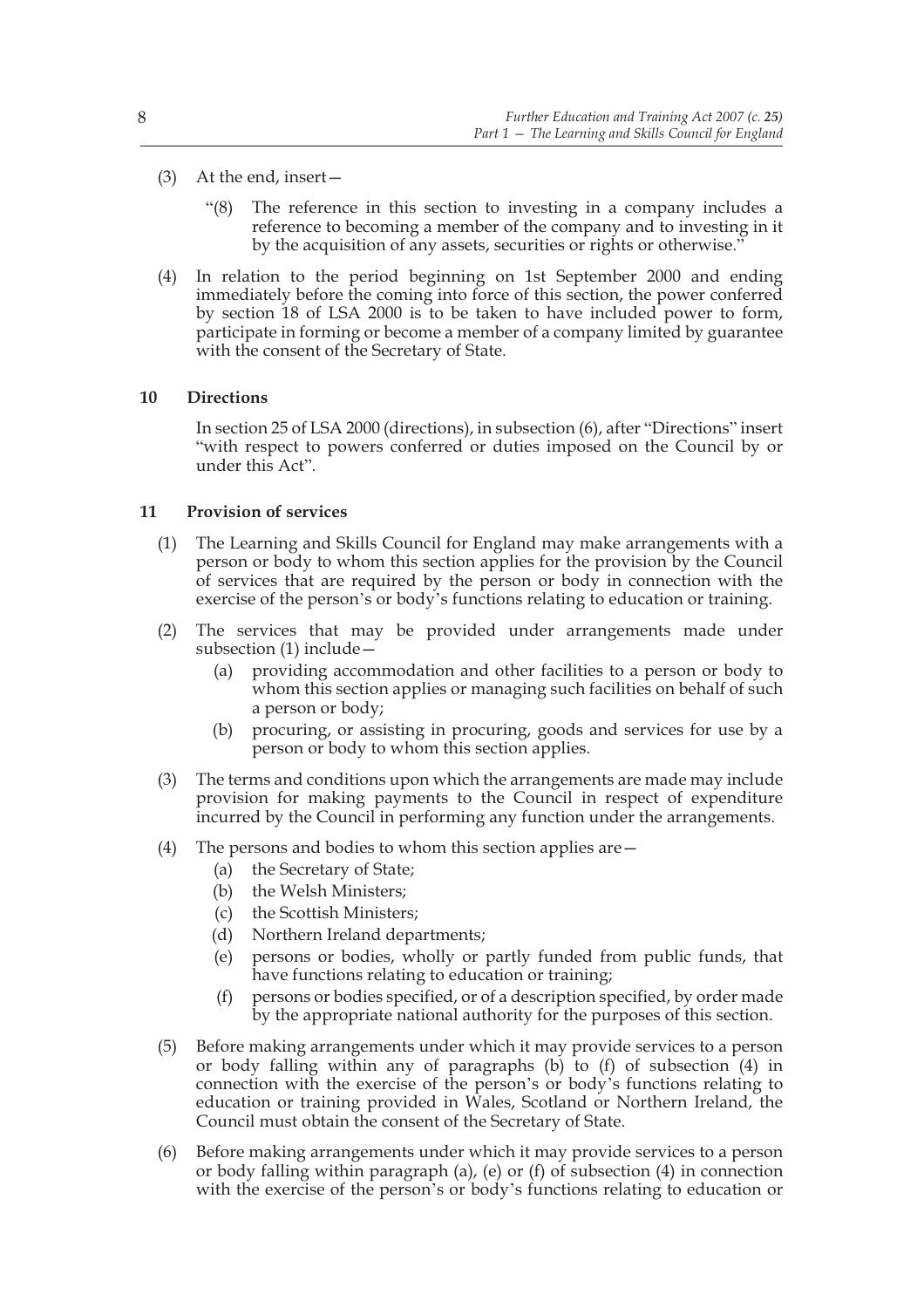training provided in Wales, Scotland or Northern Ireland, the Council must obtain—

- (a) in relation to education or training provided in Wales, the consent of the Welsh Ministers;
- (b) in relation to education or training provided in Scotland, the consent of the Scottish Ministers;
- (c) in relation to education or training provided in Northern Ireland, the consent of the Minister for Employment and Learning in Northern Ireland.
- (7) Consent may be given under subsection (5) or (6) in relation to particular arrangements or arrangements of a particular description.
- (8) "The appropriate national authority" means—
	- (a) in relation to persons or bodies exercising functions relating only to education or training provided in Wales, the Welsh Ministers;
	- (b) in relation to persons or bodies exercising functions relating only to education or training provided in Scotland, the Scottish Ministers;
	- (c) in relation to persons or bodies exercising functions relating only to education or training provided in Northern Ireland, the Department for Employment and Learning in Northern Ireland;
	- (d) in any other case, the Secretary of State.

#### **12 Assistance with respect to employment and training**

- (1) The Learning and Skills Council for England may take part in arrangements made by the Secretary of State, the Welsh Ministers or the Scottish Ministers under section 2 of the Employment and Training Act 1973 (c. 50) (arrangements for assisting persons to select, train for, obtain and retain employment).
- (2) Before making arrangements in relation to Wales or Scotland in which the Council is to take part, the Secretary of State must obtain the consent of the Welsh Ministers or (as the case may be) the Scottish Ministers to the arrangements.
- (3) Before making arrangements in which the Council is to take part, the Welsh Ministers or (as the case may be) the Scottish Ministers must obtain the consent of the Secretary of State to the arrangements.

#### **13 Assistance with respect to employment and training: Northern Ireland**

- (1) The Learning and Skills Council for England may take part in any arrangements made by the Department for Employment and Learning in Northern Ireland under section 1 of the Employment and Training Act (Northern Ireland) 1950 (c. 29 (N.I.)) (arrangements for assisting persons to select, train for, obtain and retain employment).
- (2) Before making arrangements in which the Council is to take part, the Department must obtain the consent of the Secretary of State to the arrangements.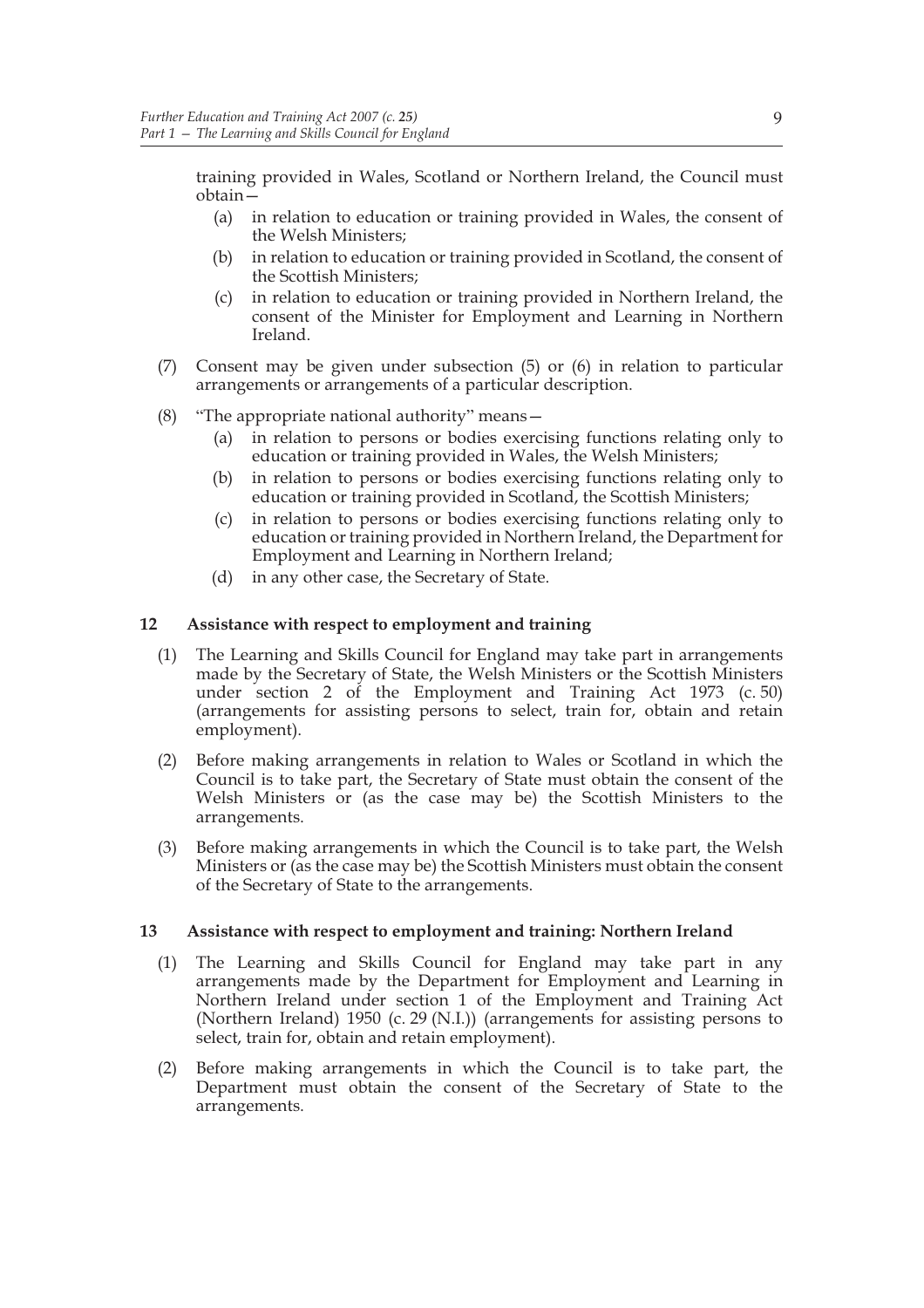#### **PART 2**

#### FURTHER EDUCATION INSTITUTIONS

#### *Further education corporations*

#### **14 Incorporation of further education institutions**

- (1) Section 16 of FHEA 1992 (incorporation of further education institutions) is amended as set out in subsections (2) to (4).
- (2) In subsection (1) for "The Secretary of State" substitute "The appropriate authority".
- (3) In subsection  $(3)$ 
	- (a) for "The Secretary of State" substitute "The appropriate authority", and
	- (b) in paragraph (b), for "his" substitute "the appropriate authority's".
- (4) After subsection (5) insert—
	- "(6) In this section "the appropriate authority" means—
		- (a) in relation to an educational institution in England, the Learning and Skills Council for England, and
		- (b) in relation to an educational institution in Wales, the Welsh Ministers."
- (5) In section 17(2) of FHEA 1992 (meaning of "operative date")  $-$ 
	- (a) omit the word "and" at the end of paragraph (a),
	- (b) at the end of that paragraph insert—
		- "(aa) in the case of a further education corporation in England established under section 16 of this Act, such date as the Learning and Skills Council for England may by order appoint in relation to that corporation, and", and
	- (c) in paragraph  $(b)$ 
		- (i) after "further education corporation" insert "in Wales", and
		- (ii) for "the Secretary of State" substitute "the Welsh Ministers".

#### **15 Dissolution of further education corporations**

- (1) Section 27 of FHEA 1992 (orders dissolving further education corporations) is amended as follows.
- (2) In subsections (1), (2)(a) and (6), for "the Secretary of State" substitute "the appropriate authority".
- (3) In subsection (3), omit paragraph (a) and the "or" following it.
- (4) After subsection (3) insert—
	- "(3A) An order under this section made by the Learning and Skills Council for England in respect of a further education corporation in England may provide for the transfer to the council of property, rights and liabilities of the corporation.
		- (3B) The council must obtain the consent of the Secretary of State before making provision of a kind mentioned in subsection (3A)."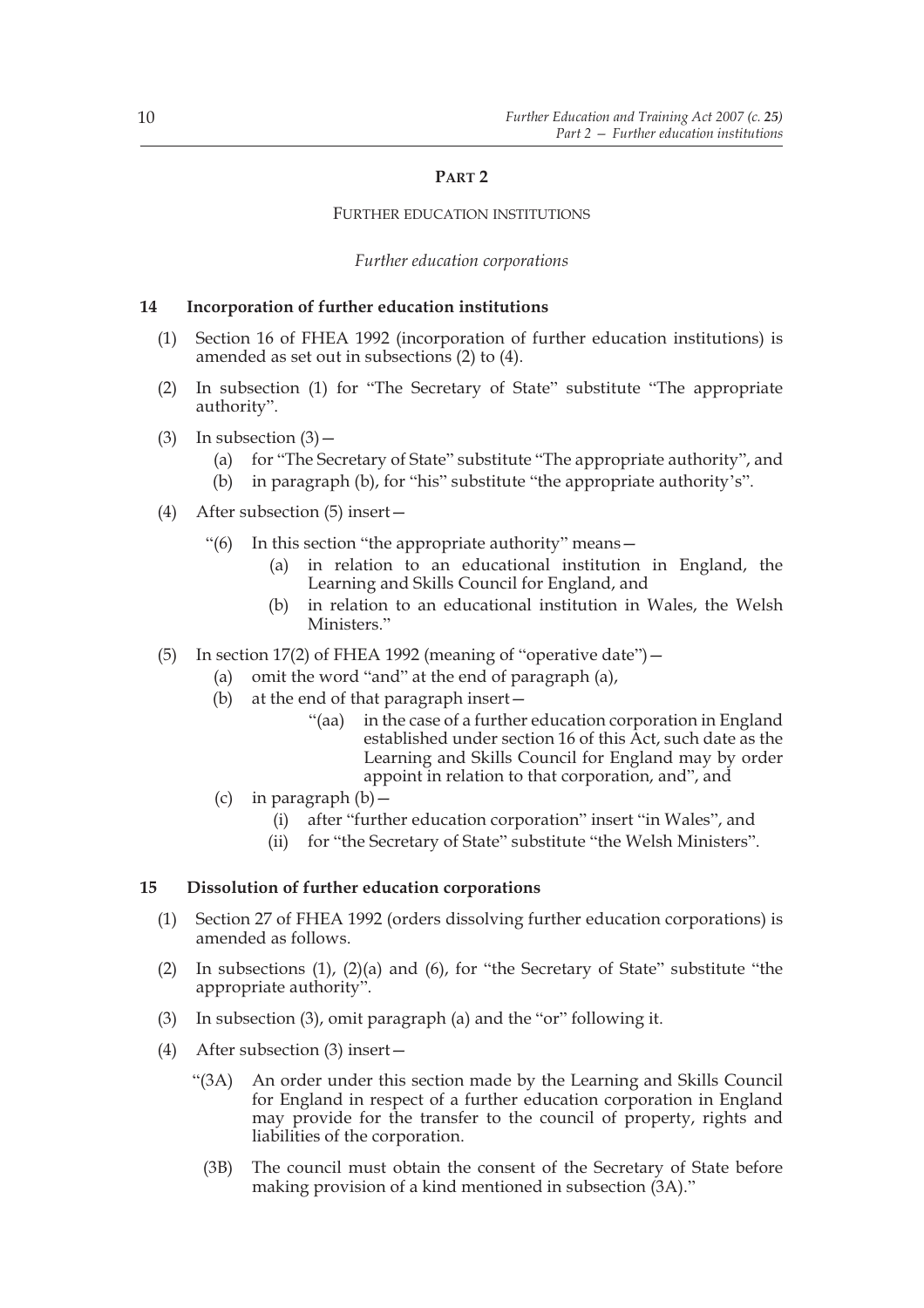- (5) In subsection  $(7)$  -
	- (a) for "the Secretary of State" substitute "the Welsh Ministers", and
	- (b) omit paragraph (b) and the "and" preceding it.
- (6) Omit subsection (8).
- (7) After subsection (8) insert—
	- "(9) In this section "the appropriate authority" means—
		- (a) in relation to a further education corporation in England, the Learning and Skills Council for England, and
		- (b) in relation to a further education corporation in Wales, the Welsh Ministers."

#### **16 Publication of proposals**

- (1) Section 51 of FHEA 1992 (publication of proposals for establishment or dissolution of further education corporation) is amended as follows.
- (2) For subsections (1) and (2) substitute  $-$ 
	- "(1) The Learning and Skills Council for England may not make—
		- (a) an order under section 16(1) or (3) establishing a body corporate, or
		- (b) an order under section 27 dissolving a further education corporation,

unless it has satisfied the requirements in subsections (2) and (2A).

- (2) The first requirement is that the council publishes a proposal relating to the order, giving such information as may be prescribed, by such time and in such manner as may be prescribed.
- (2A) The second requirement is that the council considers any representations about the proposal made to it within the prescribed period."
- (3) In subsection (3), for the words from the beginning to "he has" substitute "The Welsh Ministers shall not make an order under section 16(1) or (3) unless they have".
- (4) In subsection (3A), for "A draft proposal or order" substitute "A proposal or a draft order".

*Intervention in further education institutions*

#### **17 Intervention: England**

Before section 57 of FHEA 1992, insert—

#### **"56A Intervention: England**

- (1) This section applies if the Learning and Skills Council for England is satisfied as to one or more of the matters listed in subsection  $(\overline{2})$  in the case of an institution in England within the further education sector; and it is immaterial whether or not a complaint is made by any person.
- (2) The matters are—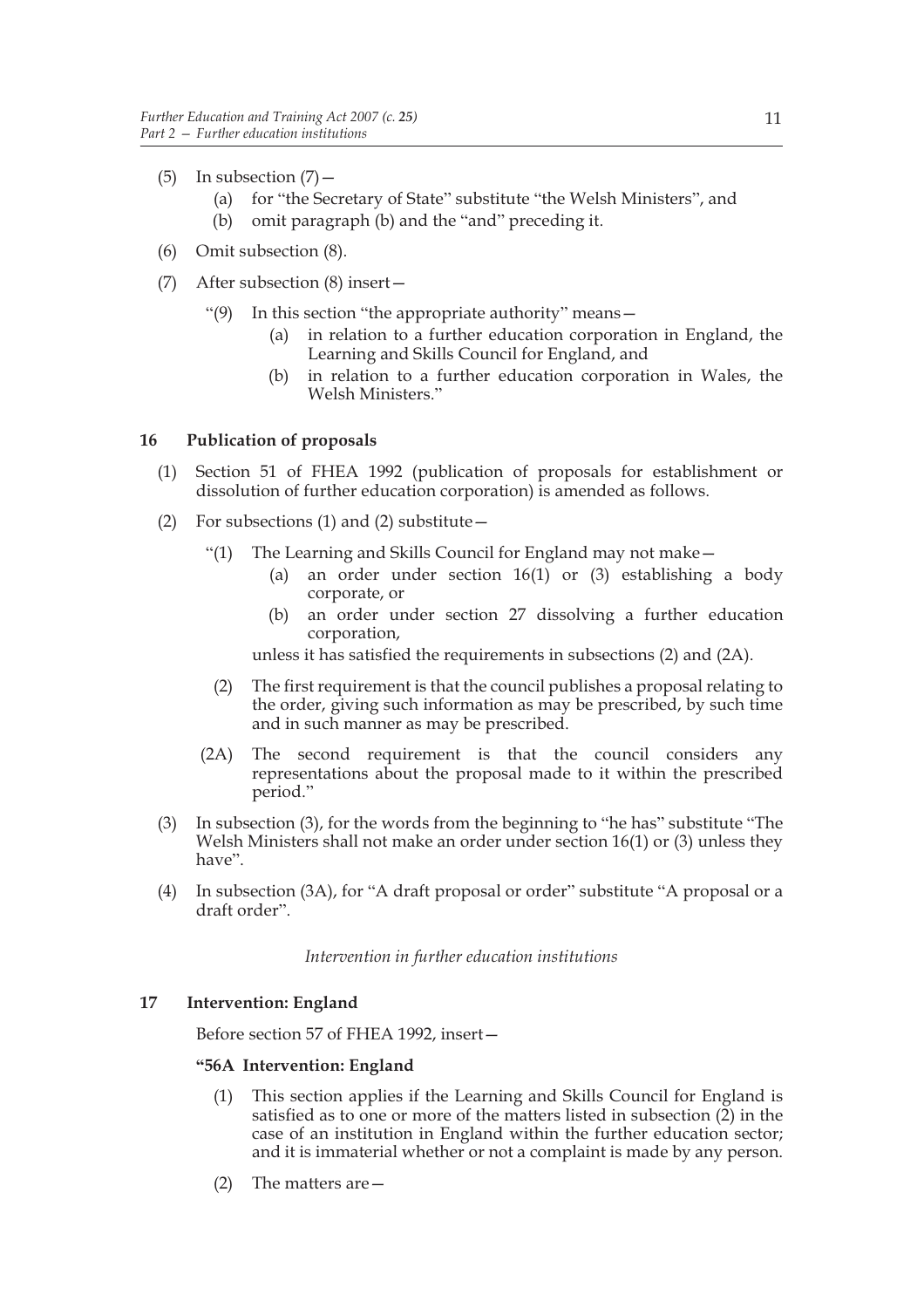- (a) that the institution's affairs have been or are being mismanaged by the institution's governing body;
- (b) that the institution's governing body have failed to discharge any duty imposed on them by or for the purposes of any Act;
- (c) that the institution's governing body have acted or are proposing to act unreasonably with respect to the exercise of any power conferred or the performance of any duty imposed by or under any Act;
- (d) that the institution is performing significantly less well than it might in all the circumstances reasonably be expected to perform, or is failing or likely to fail to give an acceptable standard of education or training.
- (3) If this section applies the council may do one or more of the things listed in subsection (6).
- (4) Before doing one or more of those things, the council must give the Secretary of State a notice stating—
	- (a) the matter or matters listed in subsection (2) as to which the council is satisfied;
	- (b) the reasons why the council is so satisfied;
	- (c) the thing or things that the council proposes to do;
	- (d) the reasons why the council proposes to do that thing or those things.
- (5) If the council does one or more of those things, it must at the same time give the institution's governing body a notice stating—
	- (a) the matter or matters listed in subsection (2) as to which the council is satisfied;
	- (b) the reasons why the council is so satisfied;
	- (c) the reasons why the council has decided to do that thing or those things.
- (6) The council may—
	- (a) remove all or any of the members of the institution's governing body;
	- (b) appoint new members of that body if there are vacancies (however arising);
	- (c) give to that body such directions as it thinks expedient as to the exercise of their powers and performance of their duties.
- (7) The directions that may be given to a governing body under this section include a direction requiring a governing body to make collaboration arrangements (within the meaning of section 166 of the Education and Inspections Act 2006) with such bodies and on such terms as may be specified in the direction.
- (8) Directions may be given to a governing body under this section despite any enactment making the exercise of a power or performance of a duty contingent on the body's opinion.
- (9) The council may not direct a governing body under subsection  $(6)(c)$  to dismiss a member of staff.
- (10) But subsection (9) does not prevent the council, where it considers that it may be appropriate to dismiss a member of staff whom the governing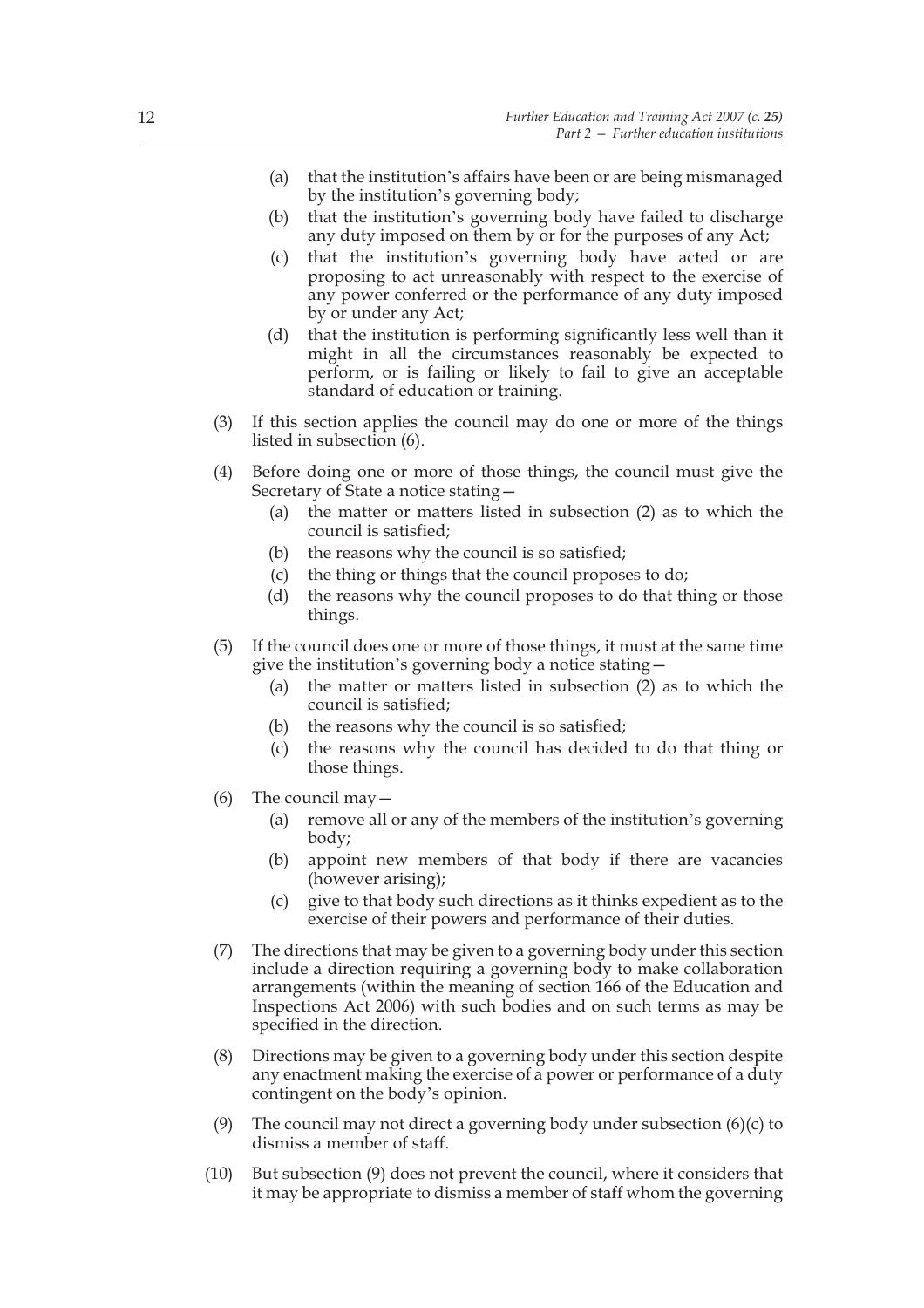body have power under their institution's articles of government to dismiss, from giving the governing body such directions under this section as are necessary to secure that the procedures applicable to the consideration of the case for dismissal of that member of staff are given effect to in relation to that member of staff.

- (11) A governing body must comply with any directions given to them under this section.
- (12) An appointment of a member of a governing body under this section shall have effect as if made in accordance with the instrument of government and articles of government of the institution concerned.

#### **56B Intervention policy: England**

- (1) The Learning and Skills Council for England must—
	- (a) prepare a statement of its policy with respect to the exercise of its powers under section 56A,
	- (b) keep it under review, and
	- (c) if it considers it appropriate in consequence of a review, prepare a revised statement of its policy.
- (2) When preparing a statement or revised statement of its policy, the council must—
	- (a) undertake such consultation as it thinks appropriate;
	- (b) consider any representations made to it about the policy to be set out in the statement.
- (3) The Secretary of State may give the council guidance in relation to the exercise of its functions under subsections  $(1)$  and  $(2)$ , and in particular in relation to the form and content of the policy.
- (4) It is the duty of the council to have regard to any guidance given to it under subsection (3).
- (5) The council must send a copy of the statement or revised statement prepared by it to the Secretary of State.
- (6) If the Secretary of State approves it he shall lay a copy of it before each House of Parliament.
- (7) The council must publish—
	- (a) the statement of its policy approved by the Secretary of State;
	- (b) where the Secretary of State approves a revised statement of its policy, the revised statement.
- (8) The council must have regard to the statement most recently published under subsection (7) in exercising, or deciding whether to exercise, any of its powers under section 56A in relation to an institution.

#### **56C Directions**

- (1) This section applies if—
	- (a) the Secretary of State is satisfied as to one or more of the matters listed in section 56A(2) in the case of an institution in England within the further education sector, and
	- (b) the Secretary of State is satisfied that the circumstances are such that it would be appropriate for the Learning and Skills Council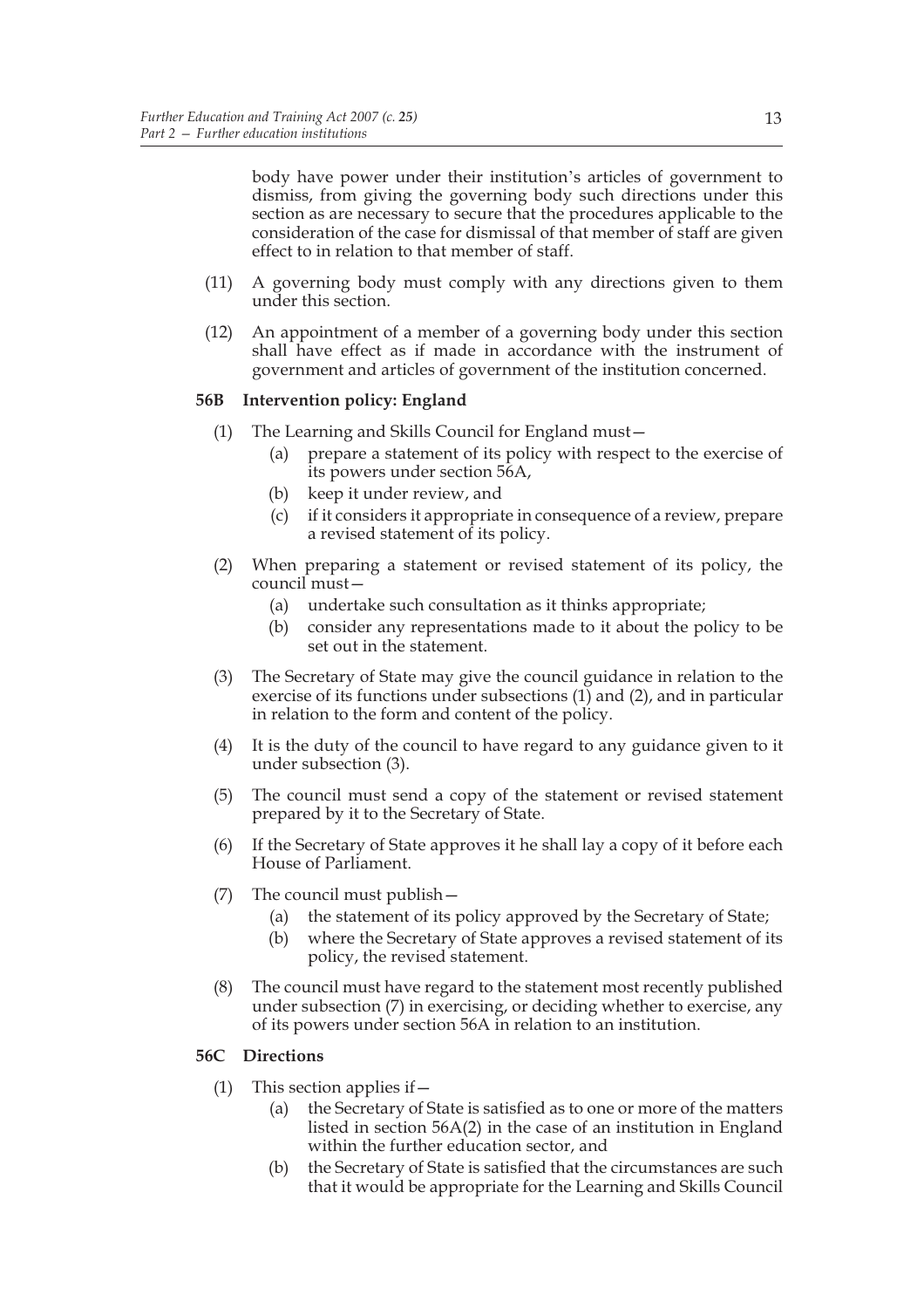for England to do one or more of the things listed in section 56A(6) in relation to the institution.

- (2) In such a case the Secretary of State may give to the council such directions as he thinks fit as to the exercise of the council's powers under section 56A.
- (3) Where the Secretary of State gives the council a direction under this section, he must at the same time give the council a notice stating the matter or matters listed in section 56A(2) as to which he is satisfied.
- (4) The council must comply with any directions given to it under this section.
- (5) Where the council does a thing listed in section  $56A(6)$  in relation to an institution in compliance with a direction under this section—
	- (a) the council must give the institution's governing body a copy of the relevant notice under subsection  $(\overline{3})$ , and
	- (b) the requirement to give a notice under section  $56A(5)$  does not apply."

#### **18 Intervention: Wales**

- (1) Section 57 of FHEA 1992 (intervention) is amended as set out in subsections (2) to (4).
- (2) In subsection (2) (conditions for intervention), for paragraph (d) substitute—
	- "(d) they are satisfied that the institution is performing significantly less well than it might in all the circumstances reasonably be expected to perform, or is failing or likely to fail to give an acceptable standard of education or training."
- (3) After subsection (5) insert—
	- " $(5A)$  The directions that may be given to a governing body under this section include a direction requiring a governing body to make collaboration arrangements (within the meaning of section 166 of the Education and Inspections Act 2006) with such bodies and on such terms as may be specified in the direction."
- (4) After subsection (6) insert—
	- "(6A) The Welsh Ministers may not direct a governing body under subsection  $(5)(c)$  to dismiss a member of staff.
		- (6B) But subsection (6A) does not prevent the Welsh Ministers, where they consider that it may be appropriate to dismiss a member of staff whom the governing body have power under their institution's articles of government to dismiss, from giving the governing body such directions under this section as are necessary to secure that the procedures applicable to the consideration of the case for dismissal of that member of staff are given effect to in relation to that member of staff."
- (5) After section 57 of FHEA 1992 insert—

#### **"57A Intervention policy: Wales**

(1) The Welsh Ministers must—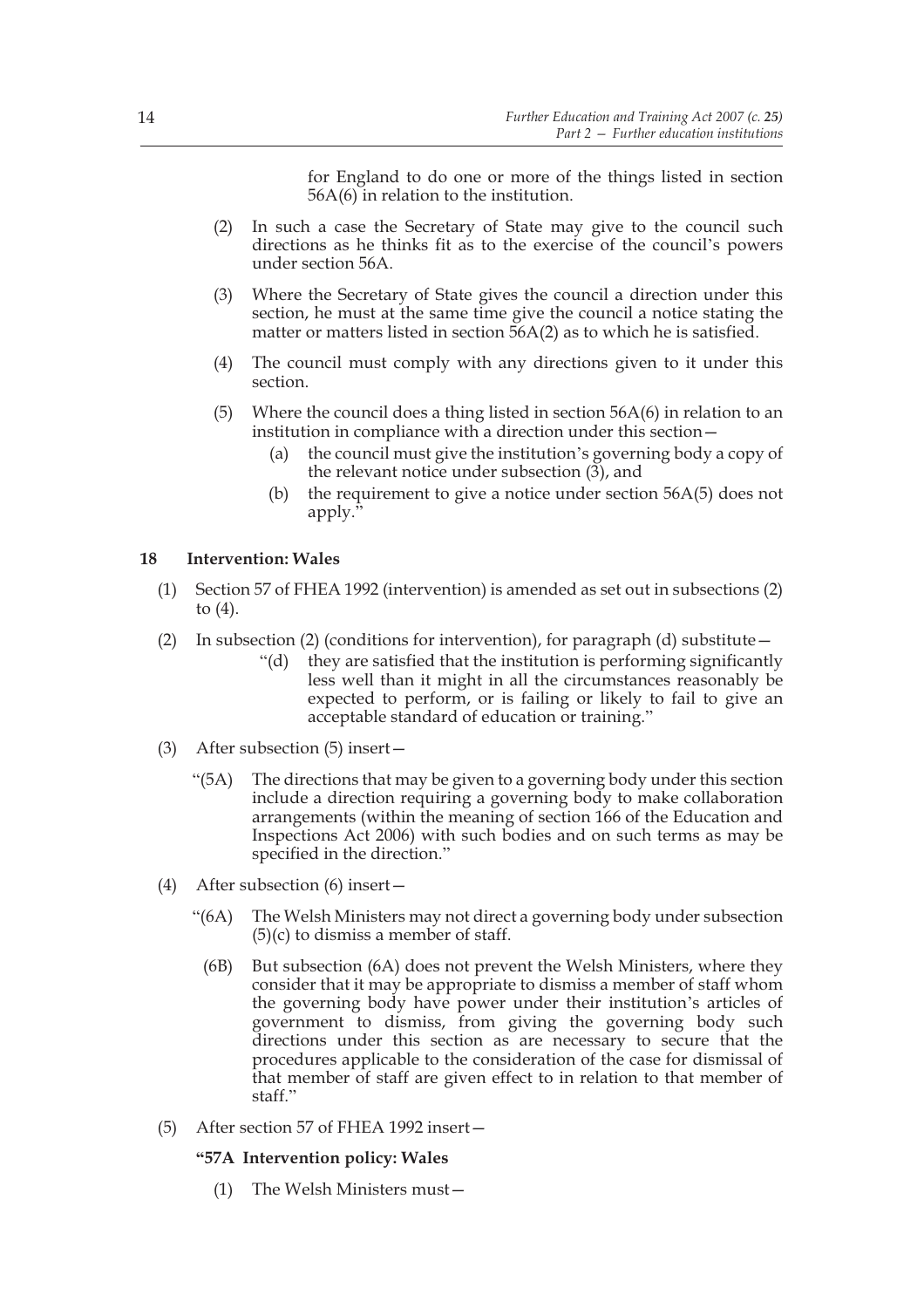- (a) prepare a statement of their policy with respect to the exercise of their powers under section 57,
- (b) keep it under review, and
- (c) if they consider it appropriate in consequence of a review, prepare a revised statement of their policy.
- (2) When preparing a statement or revised statement of their policy, the Welsh Ministers must—
	- (a) undertake such consultation as they think appropriate;
	- (b) consider any representations made to them about the policy to be set out in the statement.
- (3) The Welsh Ministers must lay before the National Assembly for Wales a copy of any statement or revised statement prepared by them under this section.
- (4) The Welsh Ministers must publish any statement or revised statement prepared by them under this section.
- (5) The Welsh Ministers must have regard to the statement most recently published under subsection (4) in exercising, or deciding whether to exercise, any of their powers under section 57 in relation to an institution."

#### *Foundation degrees*

#### **19 Power to award foundation degrees**

- (1) Section 76 of FHEA 1992 (power to award degrees etc) is amended as follows.
- (2) In subsection (1) (power of Privy Council to specify institutions by order)—
	- (a) the words from "specify any institution" to the end become paragraph (a), and
	- (b) after that paragraph insert ";
		- (b) specify any institution in England within the further education sector as competent to grant in pursuance of this section an award of the kind mentioned in subsection (2A) below."
- (3) In subsection (2) (kinds of award) for "subsection (1)" substitute "subsection  $(1)(a)$ ".
- (4) After subsection (2) insert—
	- " $(2A)$  The kind of award referred to in subsection  $(1)(b)$  above is a foundation degree granted to persons who complete an appropriate course of study and satisfy an appropriate assessment."
- (5) After subsection (2A) (as inserted by subsection (4)) insert—
	- "(2B) Where the Privy Council is considering whether to make an order under subsection (1) above specifying an institution as mentioned in subsection (1)(b) above, the Privy Council may not make the order unless—
		- (a) the institution gives the Privy Council a statement setting out what it proposes to do as regards making arrangements for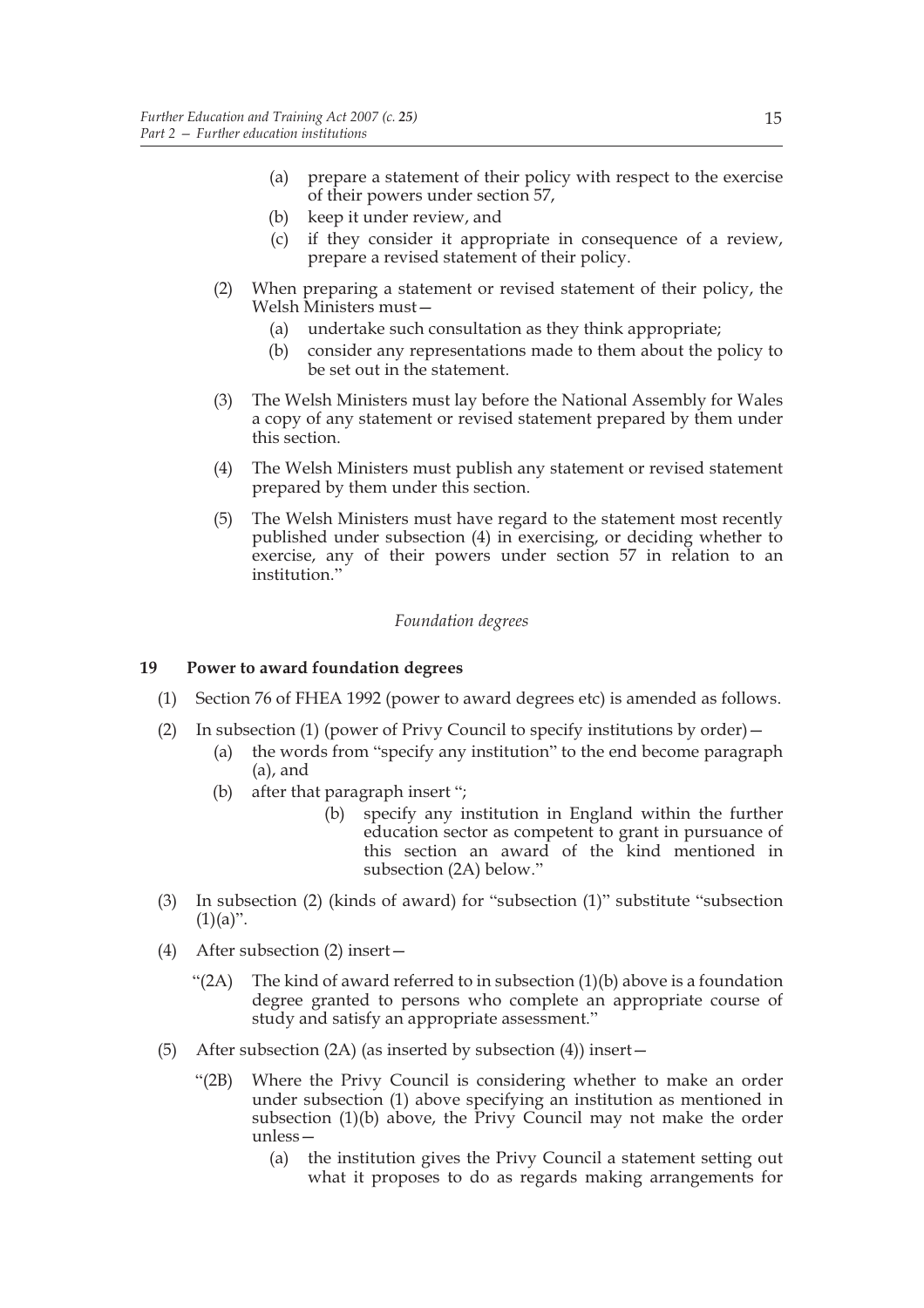securing that any person granted an award under or by virtue of any power that would be conferred on the institution if the order were made (other than the power described in subsection (4A) below) has an opportunity to progress to one or more particular courses of more advanced study, and

- (b) the Privy Council considers that the proposals are satisfactory and are likely to be carried out."
- (6) In subsection (3) (power to grant awards), after "subsection (2)(a) or (b)" insert "or  $(2A)$ ".
- (7) In subsection (4) (power to grant honorary degrees etc), after "such an order" insert "as competent to grant in pursuance of this section either or both of the kinds of award mentioned in subsection (2)(a) or (b) above".
- (8) After subsection (4) insert—
	- "(4A) An institution specified in such an order as competent to grant in pursuance of this section the kind of award mentioned in subsection (2A) above may also—
		- (a) grant honorary foundation degrees, and
		- (b) grant foundation degrees to members of the academic and other staff of the institution."
- (9) In subsection (5) (powers comprised in the power to grant awards), for "Any" substitute "Subject to subsection (5A) below, any".
- (10) After subsection (5) insert—
	- "(5A) An order under subsection (1) above specifying an institution as competent to grant in pursuance of this section only the kind of award mentioned in subsection (2A) above may provide that the institution's power to grant such awards does not include the power described in subsection (5)(a) above."
- (11) In subsection (6) (power of institution to determine appropriate course of study etc) for "It" substitute "Subject to subsection (6A) below, it".
- (12) After subsection (6) insert—
	- "(6A) An order under subsection (1) above specifying an institution as competent to grant in pursuance of this section only the kind of award mentioned in subsection (2A) above may provide that the institution is not to grant such an award to a person unless he was enrolled at the institution at the time he completed the course of study for which the award is granted."

#### **20 Report**

Within the period of four years beginning with the commencement of section 19, the Secretary of State must lay before Parliament a report about the effect of that section.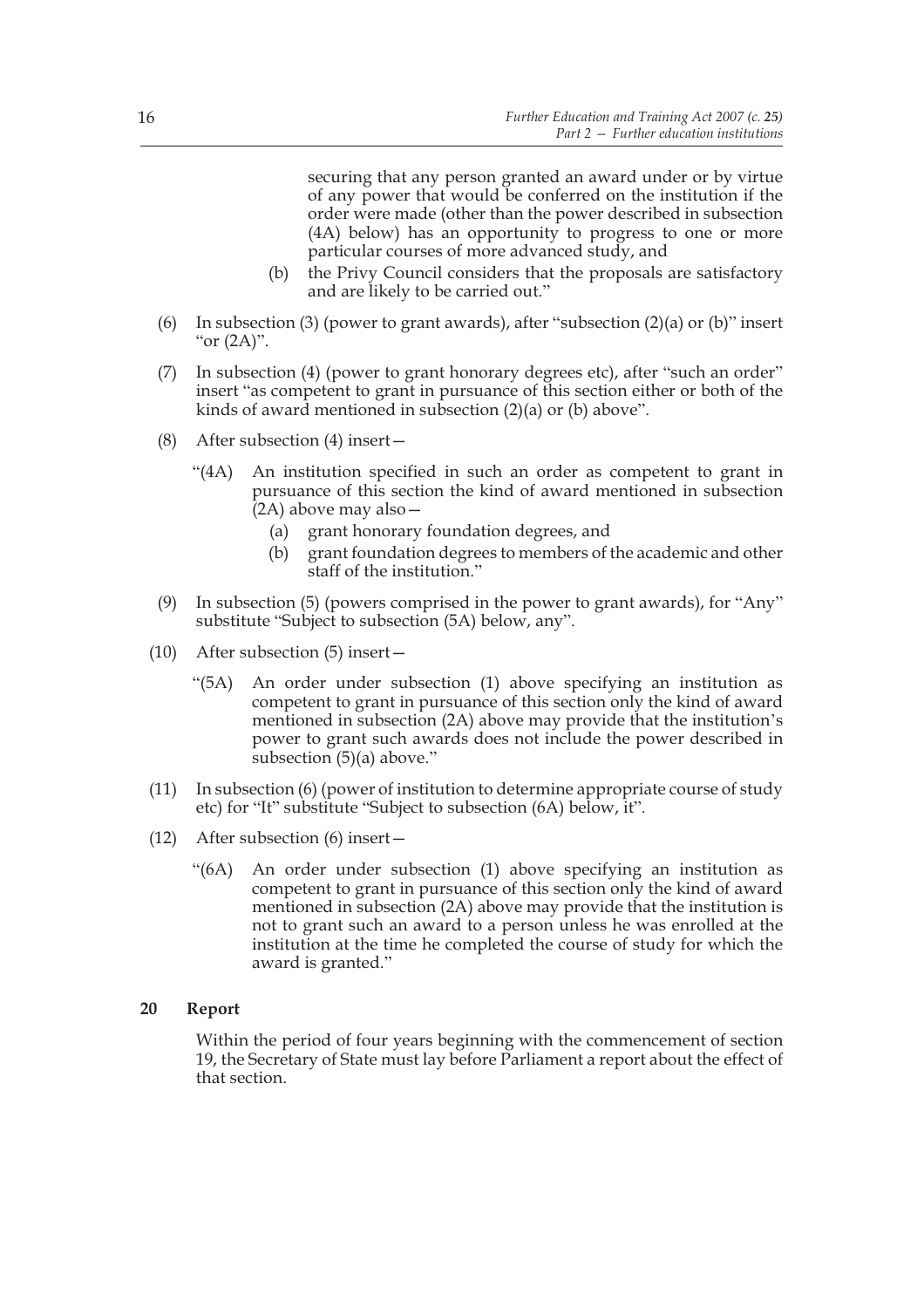*Other provisions relating to further education institutions*

#### **21 Powers of a further education corporation to form or be involved in certain bodies corporate**

- (1) Section 19 of FHEA 1992 (supplementary powers of a further education corporation) is amended as set out in subsections (2) to (6).
- (2) In subsection (4), for paragraph (bb), substitute—
	- "(bb) form, participate in forming or invest in a company,
		- (bc) form, participate in forming or otherwise become a member of a charitable incorporated organisation (within the meaning of section 69A of the Charities Act 1993),".
- (3) For subsection (4A) substitute—
	- "( $4A$ ) The power conferred by subsection  $(4)(bb)$  above may not be exercised for the purpose of—
		- (a) conducting an educational institution, or
		- (b) investing in a company conducting an educational institution.
	- $(4AA)$  The power conferred by subsection  $(4)(bc)$  above may not be exercised for the purpose of—
		- (a) conducting an educational institution, or
		- (b) becoming a member of a charitable incorporated organisation conducting an educational institution.
	- (4AB) But a restriction on the exercise of a power imposed by subsection (4A) or (4AA) above shall not apply to the extent that the appropriate authority consents to the exercise of the power in a way which does not comply with the restriction.
	- (4AC) In subsection (4AB) above "the appropriate authority" means—
		- (a) in relation to a further education corporation in England, the Learning and Skills Council for England;
		- (b) in relation to a further education corporation in Wales, the Welsh Ministers."
- (4) In subsection (4B), for the words from the beginning to "be exercised" substitute "Neither the power conferred by subsection  $(4)(bb)$  above nor the power conferred by subsection (4)(bc) above may be exercised".
- (5) In subsection (4C), after "subsection (4)(bb) above" insert "or the power conferred by subsection (4)(bc) above".
- (6) At the end, insert—
	- "(8) A reference in this section to investing in a company includes a reference to becoming a member of the company and to investing in it by the acquisition of any assets, securities or rights or otherwise.'
- (7) In relation to the period beginning on 1st April 2001 and ending immediately before the coming into force of this section, the power conferred by section 19(4)(bb) of FHEA 1992 is to be taken to have included power to form, participate in forming or become a member of a company limited by guarantee.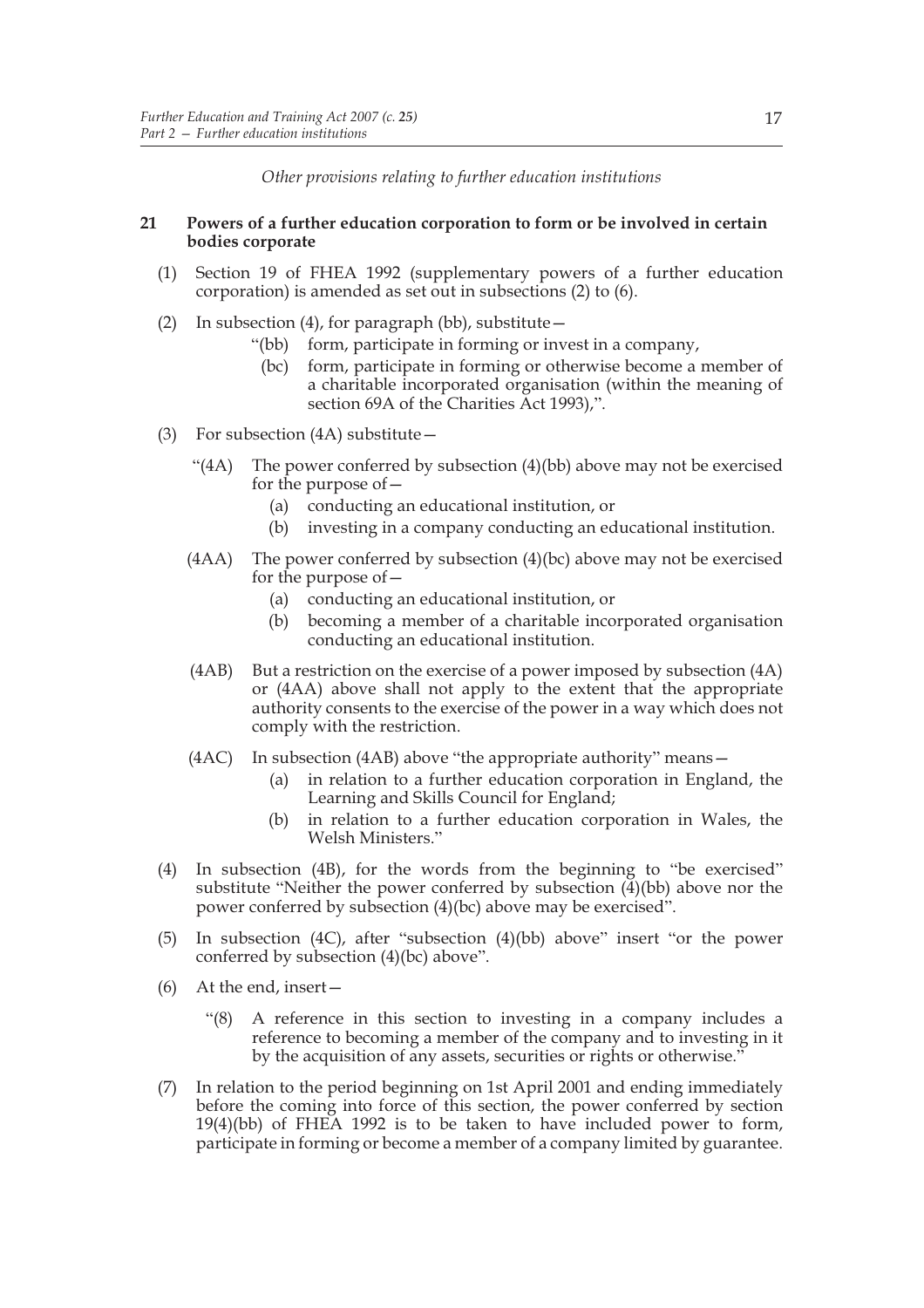#### **22 Consultation by governing bodies of further education institutions**

After section 49 of FHEA 1992 insert—

#### **"49A Consultation**

- (1) In exercising their functions the governing body of an institution within the further education sector must have regard to any guidance given from time to time by the appropriate authority about consultation with—
	- (a) persons who are or are likely to become students of the institution, or
	- (b) employers,

in connection with the taking of decisions affecting them.

- (2) Any guidance under this section about consultation with persons falling within paragraph (a) of subsection (1) must provide for the views of such a person to be considered in the light of his age and understanding.
- (3) In this section "the appropriate authority" means—
	- (a) in relation to an institution in England, the Secretary of State, and
	- (b) in relation to an institution in Wales, the Welsh Ministers."

#### **23 Qualifications of principals of further education institutions**

- (1) Section 137 of the Education Act 2002 (c. 32) (power of Secretary of State or Welsh Ministers to make regulations requiring principals of further education institutions to have specified qualifications) is amended as follows.
- (2) After subsection (2) insert—
	- "(2A) Regulations under subsection (1) may limit the period of time during which a person may serve as the principal of an institution in reliance on subsection (2)."
- (3) In subsection (3) (regulations made for England or Wales not to apply to persons already appointed to institutions)—
	- (a) for "under subsection (1)" substitute "made under subsection (1) by the Welsh Ministers in relation to Wales", and
	- (b) after "an institution" insert "in England or Wales".

#### **PART 3**

#### INDUSTRIAL TRAINING LEVIES

#### **24 Conditions relating to levy proposals**

- (1) Section 11 of the Industrial Training Act 1982 (c. 10) (levies imposed for industrial training board expenses) is amended as follows.
- (2) In subsection (6) (conditions relating to certain levy proposals), for paragraph (a) substitute—
	- "(a) that the Secretary of State is satisfied that—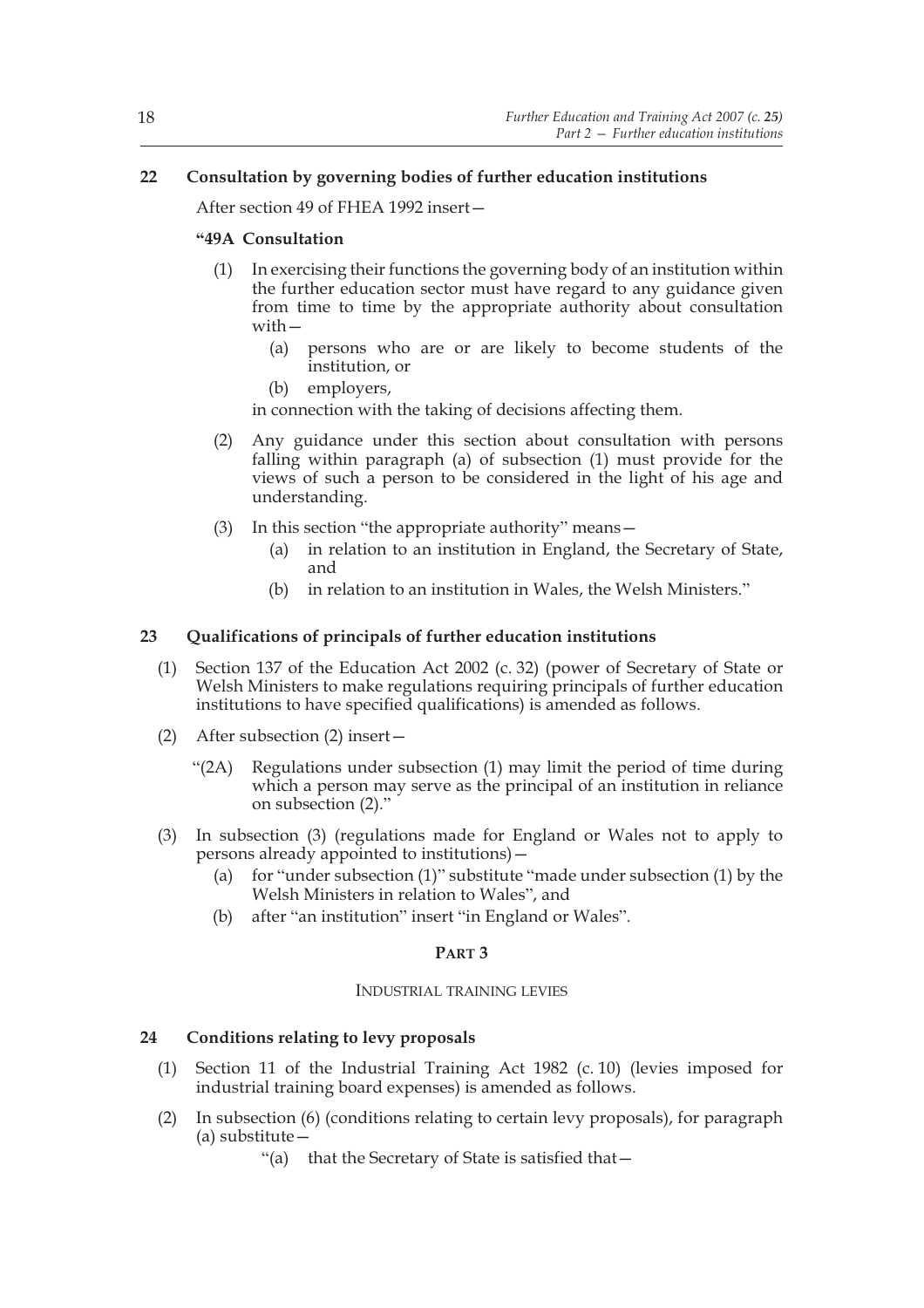- (i) the board has taken reasonable steps to ascertain the views of persons who the Secretary of State considers are likely to be liable to make payments by way of levy in consequence of the levy proposals, and
- (ii) a class of persons, who together satisfy the requirements in subsection (6A) below, considers that the proposals are necessary to encourage adequate training in the industry;".
- (3) After subsection (6) insert—
	- "(6A) The requirements referred to in subsection (6)(a) above are that  $-$ 
		- (a) the class must consist of more than half of those persons who the Secretary of State considers are likely to be liable to make payments by way of levy in consequence of the levy proposals; and
		- (b) the class must include such persons as the Secretary of State considers are together likely to be liable to make payments by way of levy in consequence of the levy proposals which amount to more than half the aggregate amount of those payments."
- (4) After subsection (6A) (as inserted by subsection (3)) insert—
	- "(6B) The Secretary of State may by regulations make provision as to what constitutes "reasonable steps" for the purposes of subsection  $(6)(a)$ above.
	- (6C) Regulations under subsection (6B) above may include—
		- (a) provision for ascertaining the views of persons with respect to levy proposals by means of a sample of those persons;
		- (b) provision for treating a person who is represented by an organisation of such description as may be prescribed by the regulations as having the same view as the organisation with respect to levy proposals.
	- (6D) Regulations under subsection (6B) above shall be made by statutory instrument which shall be subject to annulment in pursuance of a resolution of either House of Parliament."
- (5) In subsection (8) (interpretation) omit the definition of "the relevant organisations".

#### **25 Duration of levy orders**

- (1) Section 11 of the Industrial Training Act 1982 (c. 10) is amended as set out in subsections (2) to (5).
- (2) After subsection (2) insert—
	- "(2A) Levy proposals must provide for one or more periods (in this Act referred to as "levy periods") by reference to which a person's liability to levy is to be established and the levy period or periods must fall within the period of three years beginning with the day on which the levy order giving effect to the proposals is made.

Levy proposals may not provide for more than three levy periods.

(2B) Subsection (2A) above is subject to subsections (2C) and (2D) below.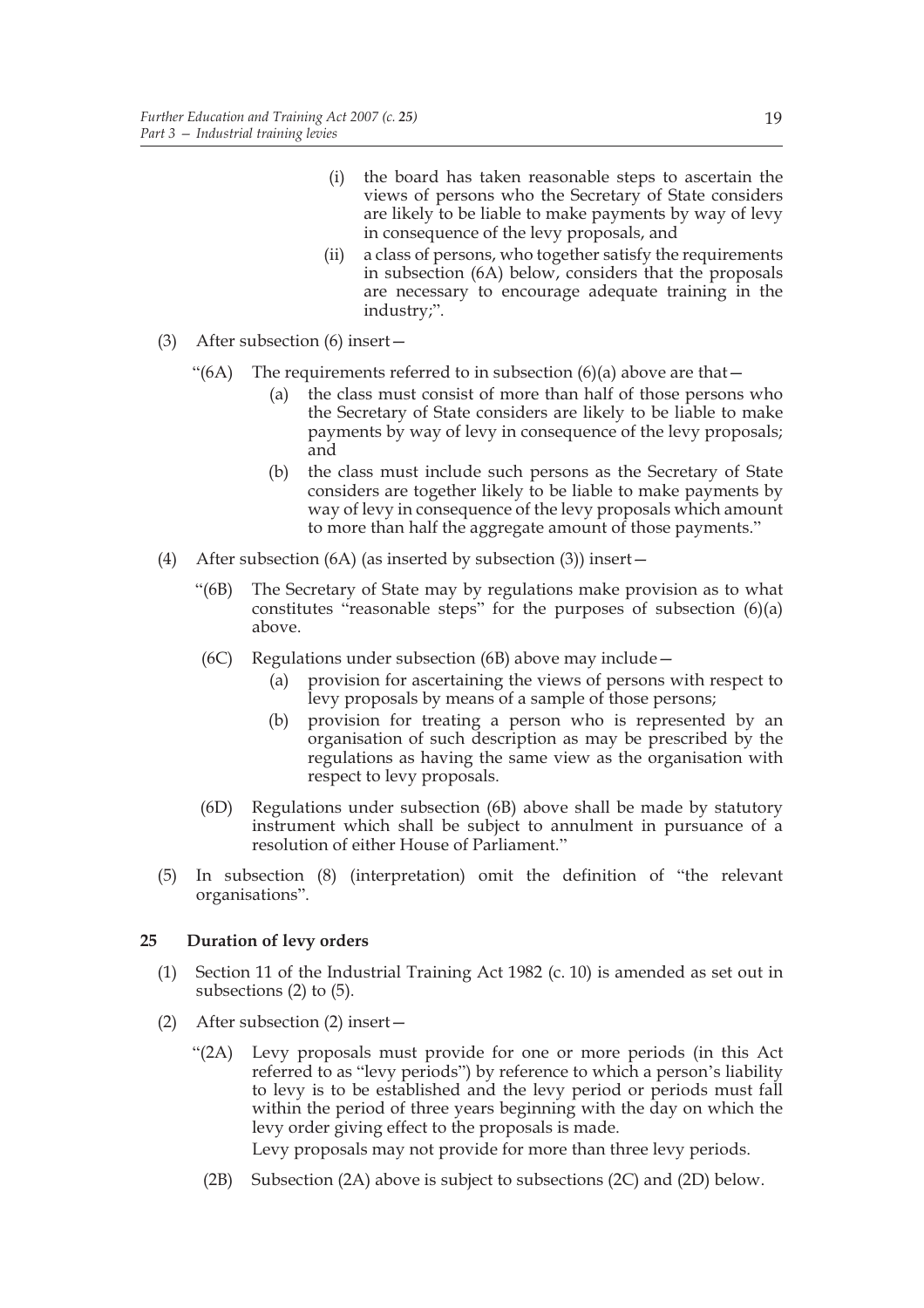- (2C) If the levy order giving effect to levy proposals submitted by an industrial training board would be the first or second levy order giving effect to proposals submitted by the board, the proposals may instead provide for a single levy period that falls within the period of one year starting with the day on which the levy order giving effect to the proposals is made.
- (2D) No levy order may be made in reliance upon subsection (6)(b) below unless the proposals in pursuance of which the order would be made provide for a single levy period that falls within the period of one year starting with the day on which the levy order giving effect to the proposals is made.
- (2E) Levy proposals must specify, for each levy period, a period (in this Act referred to as a "base period") by reference to which the relevant emoluments are to be calculated."
- (3) In subsection (6), for paragraph (b) substitute—
	- "(b) that the order will be made—
		- (i) after the making of a levy order ("the earlier levy order") in respect of which the Secretary of State was satisfied that the condition in paragraph (a) above applied, and
		- within the period described in subsection (6E) below,
		- and the condition in subsection (6F) or (6G) below is satisfied;".
- (4) After subsection (6D) (as inserted by section 24) insert—
	- "(6E) The period mentioned in subsection  $(6)(b)(ii)$  above is  $-$ 
		- (a) if the earlier levy order provides for such levy periods as are referred to in subsection (2A) above, the period beginning with the third anniversary and ending with the fourth anniversary of the making of the earlier levy order;
		- (b) if the earlier levy order provides for such levy period as is referred to in subsection (2C) above, the period beginning with the first anniversary and ending with the second anniversary of the making of the earlier levy order.
	- (6F) The condition in this subsection is that the proposals relating to the earlier levy order included proposals for securing—
		- (a) that no exemption certificates should be issued; or
		- (b) that the exemption certificates to be issued should not exempt employers from any of the levy payable in respect of any levy period.
	- $(6G)$  The condition in this subsection is that  $-$ 
		- (a) the proposals in pursuance of which the earlier levy order was made included proposals for securing that exemption certificates should not exempt employers from a portion of the levy payable in respect of a levy period; and
		- (b) the percentage of the relevant emoluments from which under the current proposals the exemption certificates will not exempt any person will not exceed the percentage of the relevant emoluments in respect of any of the base periods specified in the earlier levy order from which that person was not exempted under that order."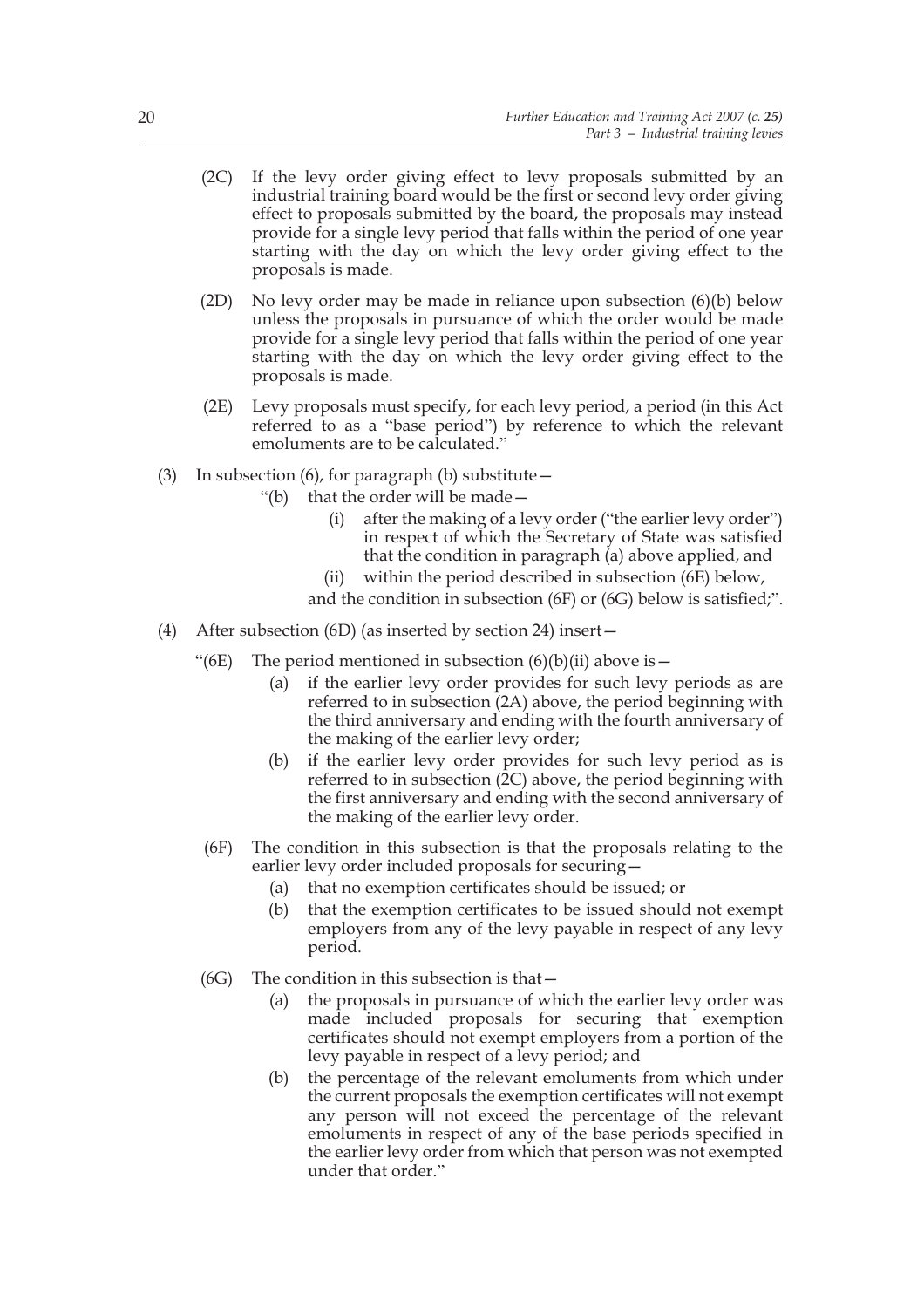- (5) In subsection (8), in the definition of "the relevant emoluments", for the words from "the period specified" to the end substitute "a period specified in levy proposals as a base period."
- (6) In section 12 of that Act, after subsection (1) insert—
	- "(1A) Subsection (1B) below applies where a levy order ("the new levy order") giving effect to levy proposals submitted by an industrial training board will be made—
		- (a) after the making of a levy order ("the earlier levy order") that gives effect to earlier proposals submitted by the board, and
		- (b) within three years or, where the earlier levy order provides for a single levy period in accordance with section 11(2C) or (2D) above, within one year after the making of the earlier levy order.
		- (1B) The proposals for the new levy order must include proposals for securing that no liability to levy is imposed under the earlier levy order by reference to such part of a levy period provided for in the earlier levy order as falls on or after the day on which the new levy order is made."

#### **PART 4**

#### MISCELLANEOUS AND GENERAL

#### **26 Powers of a higher education corporation to form or be involved in certain bodies corporate**

- (1) In the Education Reform Act 1988 (c. 40) ("the 1988 Act"), section 124 (powers of a higher education corporation) is amended as set out in subsections (2) and (3).
- (2) In subsection (2), for paragraph (f), substitute  $-$ 
	- "(f) to form, participate in forming or invest in a company for the purpose of carrying on any such activities;
	- (fa) to form, participate in forming or otherwise become a member of a charitable incorporated organisation (within the meaning of section 69A of the Charities Act 1993) for the purpose of carrying on any such activities;".
- (3) At the end, insert—
	- "(7) The reference in this section to investing in a company includes a reference to becoming a member of the company and to investing in it by the acquisition of any assets, securities or rights or otherwise."
- (4) In relation to the period beginning on 1st April 2001 and ending immediately before the coming into force of this section, the power conferred by section  $124(2)(f)$  of the 1988 Act is to be taken to have included power to form, participate in forming or become a member of a company limited by guarantee for the purpose mentioned in section 124(2)(f).

#### **27 Powers of National Assembly for Wales**

(1) Part 1 of Schedule 5 to the Government of Wales Act 2006 (c. 32) (Assembly Measures) is amended as follows.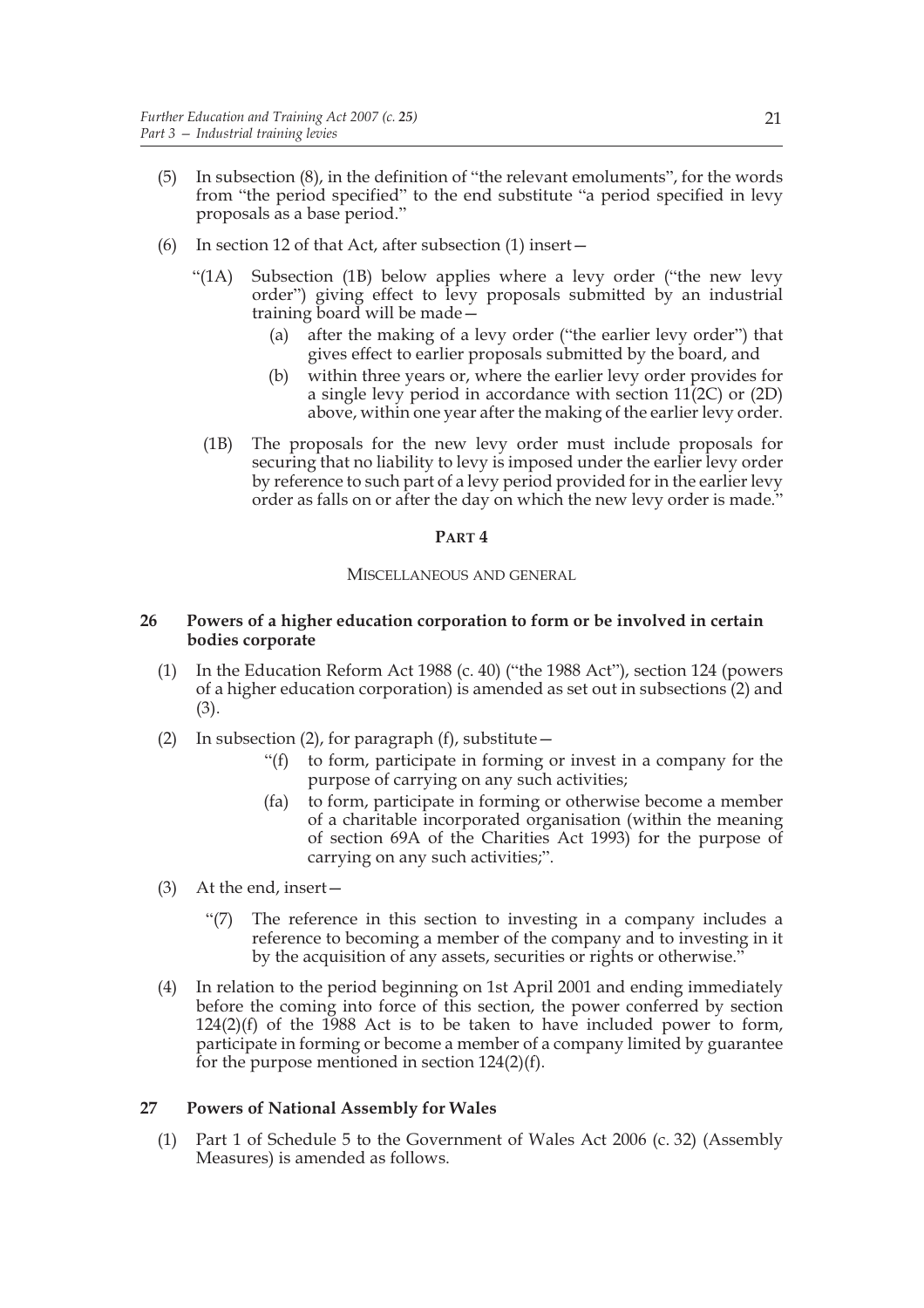"*Matter 5.11*

 Provision for and in connection with securing the provision of facilities for post-16 education or training.

*Matter 5.12*

 Provision for and in connection with the establishment and dissolution of—

- (a) institutions concerned with the provision of further education, and
- (b) bodies that conduct such institutions,

 including the circumstances in which an educational institution becomes or ceases to be an institution concerned with the provision of further education.

Provision about—

- (a) the conduct and functions of such institutions and bodies that conduct such institutions;
- (b) the property, rights and liabilities of such institutions and bodies that conduct such institutions;
- (c) property held by any person for the purposes of such an institution;
- (d) the governance and staff of such institutions.

*Matter 5.13*

 Provision for and in connection with securing collaboration—

- (a) between bodies that conduct institutions concerned with the provision of further education, or
- (b) between one or more such bodies and other persons or bodies that have functions relating to education or training in Wales,

including, in particular, provision for and in connection with the establishment of bodies for the purpose of discharging functions on behalf of one or more persons or bodies that are party to arrangements for collaboration.

*Matter 5.14*

 The provision of financial resources for and in connection with—

- (a) education or training provided by institutions concerned with the provision of further education;
- (b) post-16 education or training provided otherwise than by such institutions;
- (c) the carrying out of research relating to education or training falling within paragraph  $(a)$  or  $(b)$ .

*Matter 5.15*

The inspection of—

- (a) education or training provided by institutions concerned with the provision of further education;
- (b) post-16 education or training provided otherwise than by such institutions;
- (c) the training of teachers and specialist teaching assistants for schools;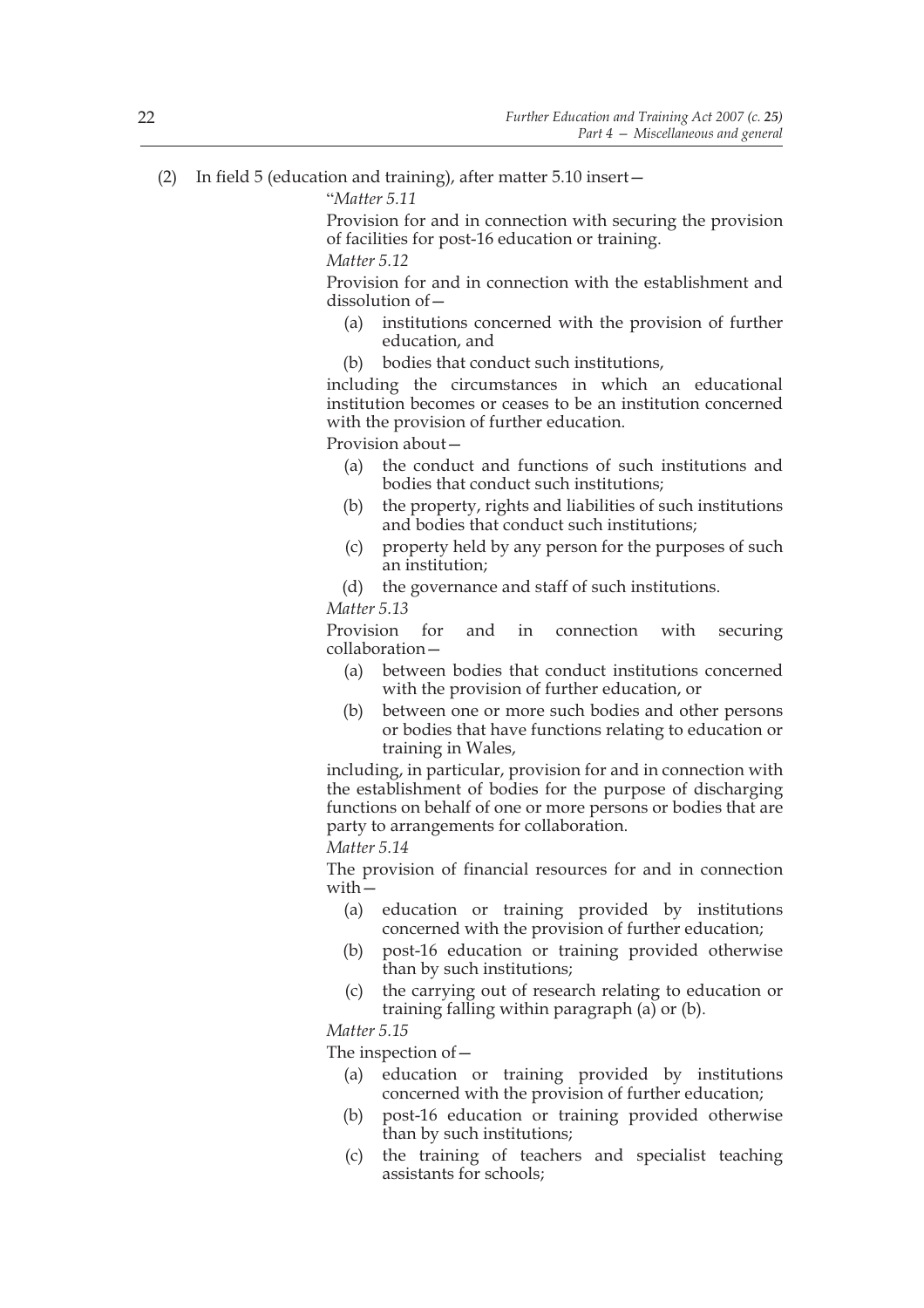(d) services of the kinds mentioned in matter 5.8. *Matter 5.16*

 The provision of advice and information in connection with, and the carrying out of studies in relation to, any of the kinds of education, training or services mentioned in matter 5.15."

(3) In that field, immediately after the heading "*Interpretation of this field*", insert—

#### "In this field—

"post-16 education" means—

- (a) education (other than higher education) suitable to the requirements of persons who are above compulsory school age, and
- (b) organised leisure-time occupation connected with such education;

"post-16 training" means—

- (a) training suitable to the requirements of persons who are above compulsory school age, and
- (b) organised leisure-time occupation connected with such training.

 References in this field to an institution concerned with the provision of further education are references to an educational institution, other than a school or an institution within the higher education sector (within the meaning of the Further and Higher Education Act 1992), that is conducted (whether or not exclusively) for the purpose of providing further education."

#### **28 Orders and regulations**

- (1) Any power to make an order or regulations under this Act is exercisable by statutory instrument.
- (2) A statutory instrument containing an order or regulations made by the Secretary of State under any provision of this Act other than section 32 is subject to annulment in pursuance of a resolution of either House of Parliament.
- (3) A statutory instrument is subject to annulment in pursuance of a resolution of the National Assembly for Wales if the instrument contains an order made by the Welsh Ministers under section 11.
- (4) A statutory instrument is subject to annulment in pursuance of a resolution of the Scottish Parliament if the instrument contains an order made by the Scottish Ministers under section 11.
- (5) The power of the Department for Employment and Learning in Northern Ireland to make an order under section 11 shall be exercisable by statutory rule for the purposes of the Statutory Rules (Northern Ireland) Order 1979  $(S.I. 1979/1573$   $(N.I. 12)$ ; and any such order shall be subject to negative resolution within the meaning of section 41(6) of the Interpretation Act (Northern Ireland) 1954 (c. 33 (N.I.)) as if it were a statutory instrument within the meaning of that Act.
- (6) Any power to make an order or regulations under this Act includes power—
	- (a) to make different provision for different cases or areas;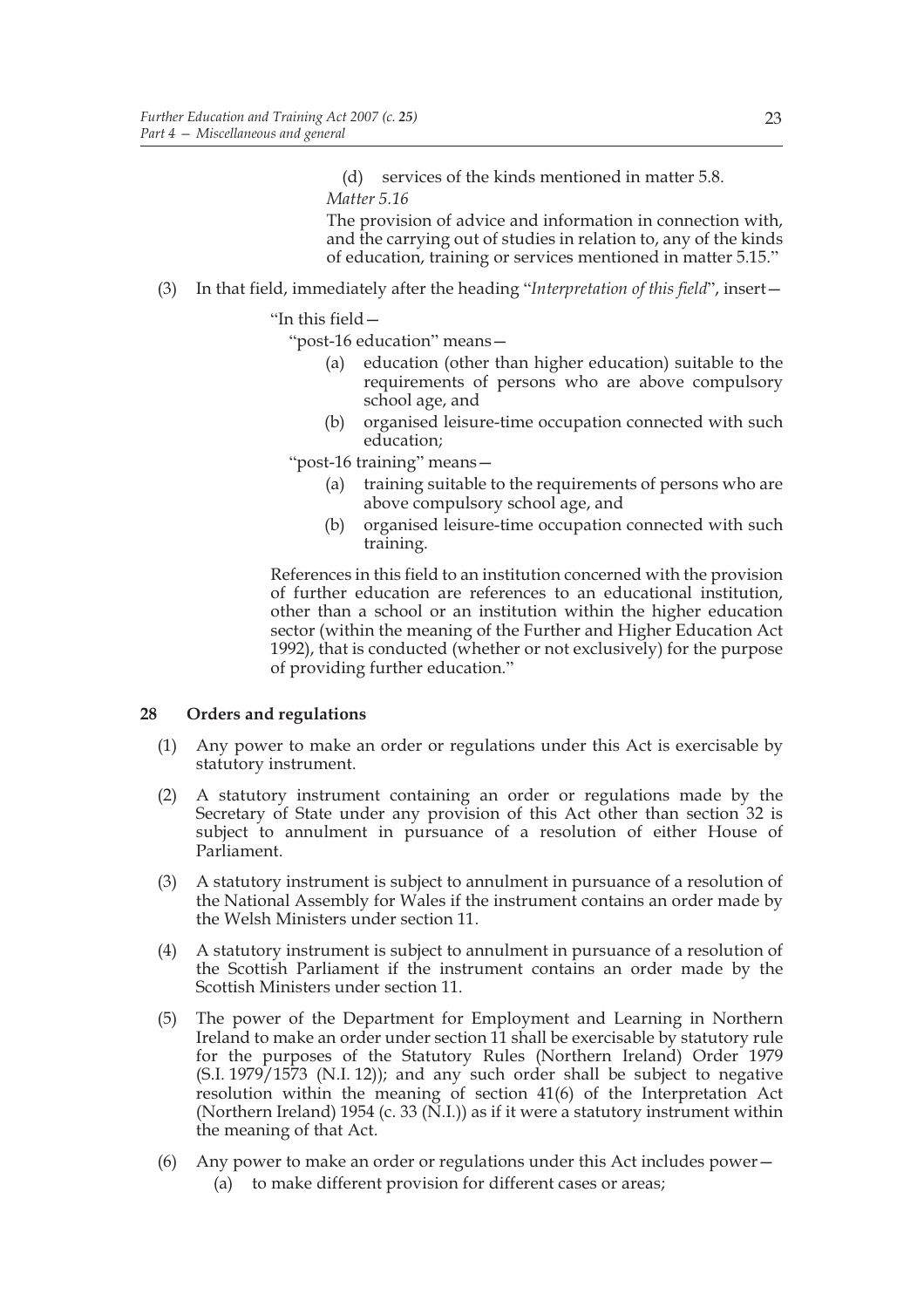- (b) to make provision generally or in relation to specific cases;
- (c) to make such incidental, supplementary, transitional or saving provision as the person making the order or regulations thinks fit.

#### **29 Amendments**

Schedule 1 (which contains miscellaneous and consequential amendments) has effect.

#### **30 Repeals**

The enactments specified in Schedule 2 are repealed to the extent specified.

#### **31 Interpretation**

In this Act—

"FHEA 1992" means the Further and Higher Education Act 1992 (c. 13); "LSA 2000" means the Learning and Skills Act 2000 (c. 21).

#### **32 Commencement**

(1) The following provisions come into force on the day on which this Act is passed—

> sections 9, 21, 26, 28 and 31; this section; sections 33 and 34.

- (2) Section 27 comes into force at the end of the period of two months beginning with the day on which this Act is passed.
- (3) Section 18 comes into force in accordance with provision made by the Welsh Ministers by order.
- (4) Sections 22 and 23 come into force in accordance with provision made by order  $by -$ 
	- (a) the Welsh Ministers, in relation to Wales;
	- (b) the Secretary of State, in relation to England.
- (5) The remaining provisions of this Act come into force in accordance with provision made by the Secretary of State by order.

#### **33 Extent**

- (1) Subject to subsections (2) to (4), this Act extends to England and Wales only.
- (2) The following provisions extend also to Scotland
	- section 11; section 12; sections 28, 31 and 32, this section and section 34.
- (3) The following provisions extend also to Northern Ireland section 11; section 13; sections 28, 31 and 32, this section and section 34.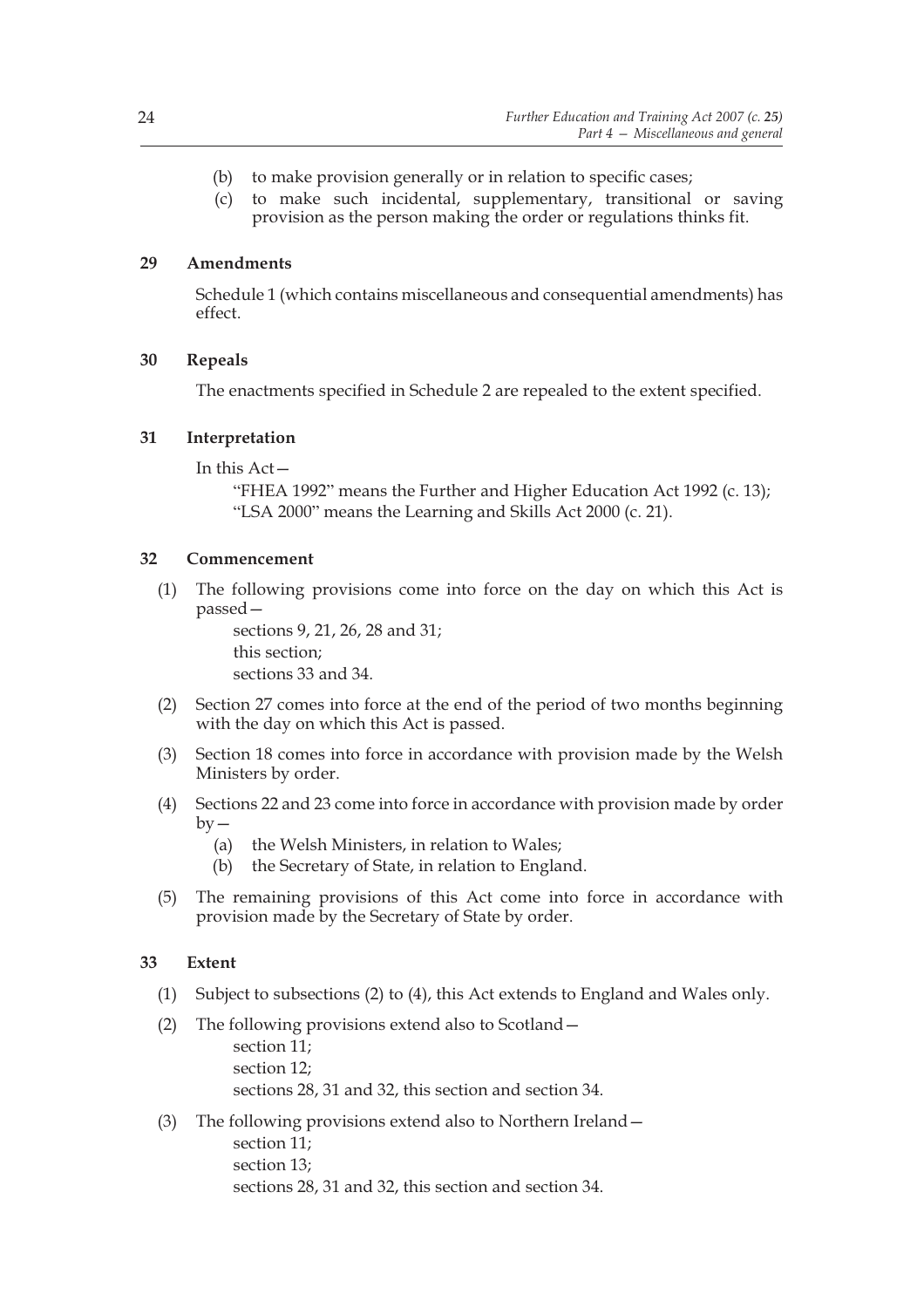(4) Any amendment or repeal made by this Act has the same extent as the enactment amended or repealed.

#### **34 Short title**

This Act may be cited as the Further Education and Training Act 2007.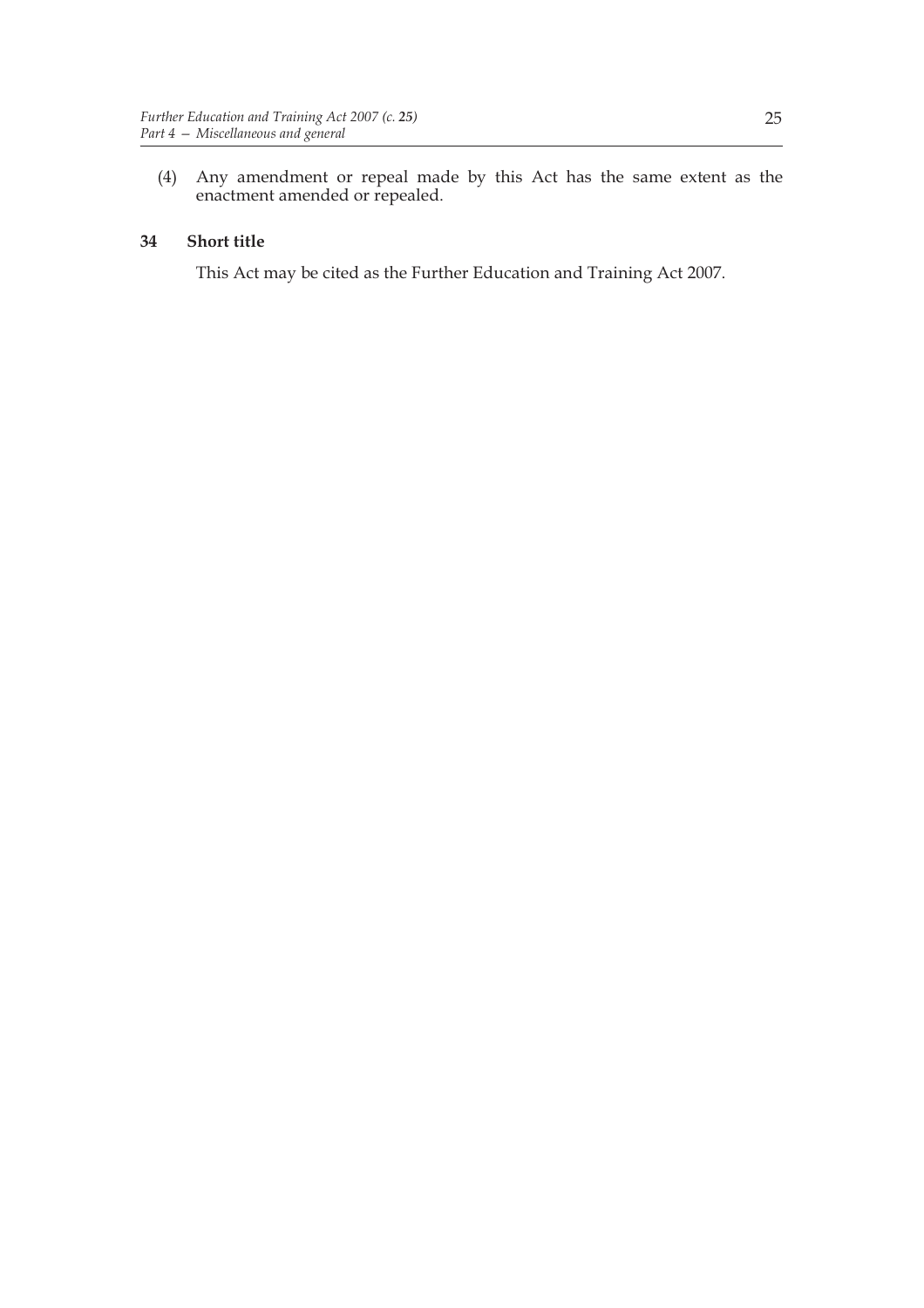# SCHEDULES

#### SCHEDULE 1 Section 29

#### **AMENDMENTS**

*Industrial Training Act 1982 (c. 10)*

- 1 The Industrial Training Act 1982 is amended as follows.
- 2 In section 1(2) (definitions)—
	- (a) before the definition of "employee" insert—
		- ""base period" has the meaning assigned to it by section  $11(2E)$  below;";
	- (b) omit the word "and" at the end of the definition of "levy order";
	- (c) after that definition, insert—

""levy period" has the meaning assigned to it by section  $11(2A)$  below; and".

- 3 (1) Section 11 (levies imposed for industrial training board expenses) is amended as follows.
	- (2) In subsection  $(3)$ 
		- (a) after "must include" insert ", in relation to each levy period,";
		- (b) after "the levy" insert "payable in respect of that levy period";
		- (c) after "they provide" insert ", in relation to each levy period,".
	- (3) In subsection  $(4)$ 
		- (a) after "may include" insert ", in relation to any levy period,";
		- (b) in paragraph (a), after "portion of the levy" insert "payable in respect of that levy period";
		- (c) for "the proposals published by the board" substitute "proposals published by the board".
	- (4) In subsection  $(5)$ 
		- (a) in paragraph  $(a)$  -
			- (i) after "the levy" insert "payable in respect of a levy period", and
			- (ii) after "the relevant emoluments" insert "in respect of the base period for that levy period";
		- (b) in paragraph  $(b)$  -
			- (i) after "any person" insert "in respect of a levy period", and
			- (ii) after "the relevant emoluments" insert "in respect of the base period for that levy period".
	- (5) In subsection  $(7)$  -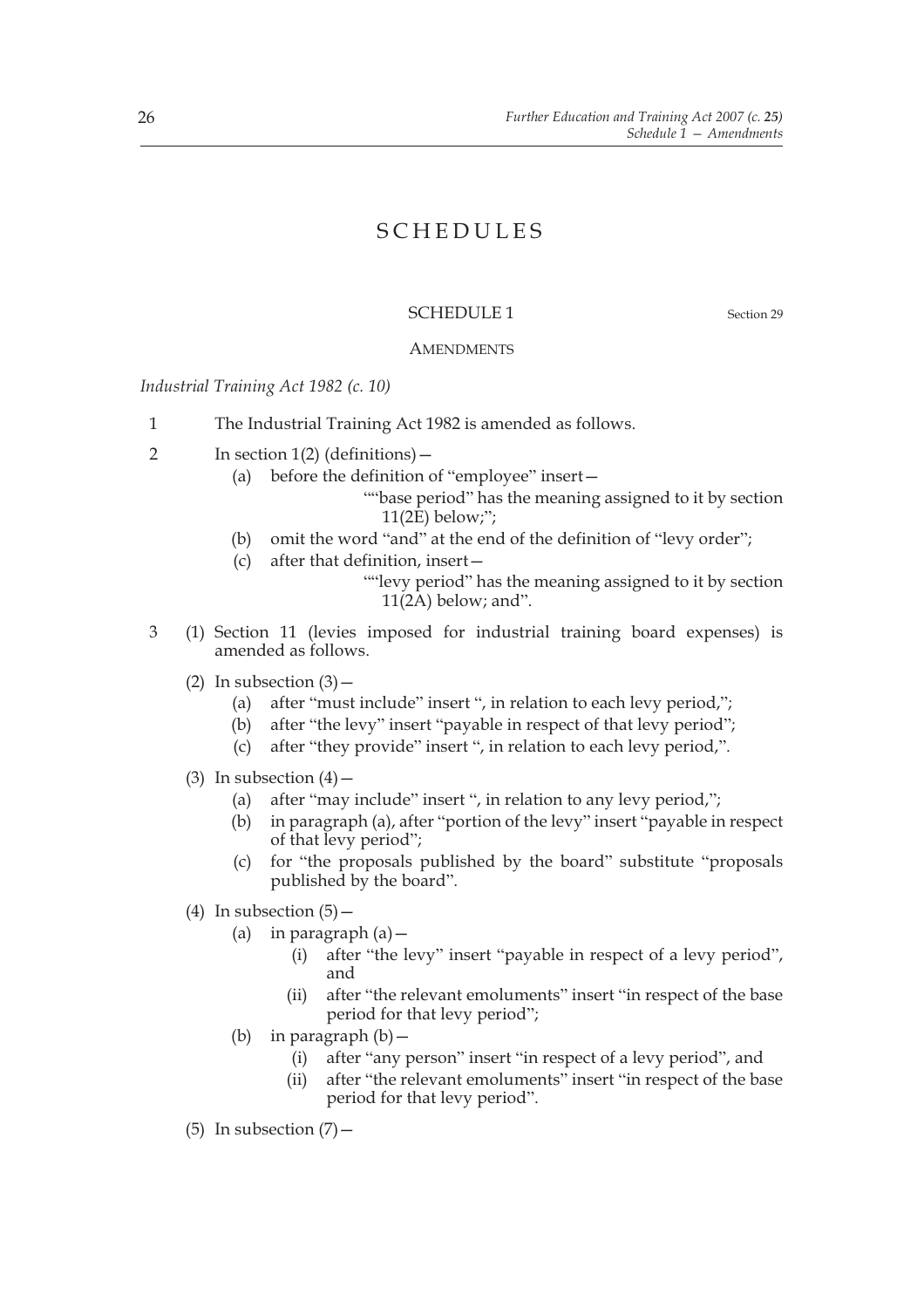- (a) after "unless the amount" insert "of levy payable in respect of each levy period";
- (b) in paragraph (a), after "the relevant emoluments" insert "in respect of the base period for that levy period".
- 4 In section 12 (supplementary provision), in paragraph (a) of subsection (3), for "a period specified in the order" substitute "a levy period".
- 5 (1) In section 13 (proposals for exemption certificates), subsection (2) is amended as follows.
	- (2) In paragraph  $(b)$  -
		- (a) after "the levy payable" insert "in respect of each levy period";
		- (b) for the words after "the relevant emoluments" substitute "in respect of the base period for that levy period".
	- (3) In paragraph (c), after "the levy" insert "payable by virtue of the resulting levy order".
	- (4) At the end, insert—

 "In this subsection "the relevant emoluments" has the meaning given by section 11(8) above."

*Further and Higher Education Act 1992 (c. 13)*

- 6 FHEA 1992 is amended as follows.
- 7 In section 19 (supplementary powers of a further education corporation), in subsection (4C), for "the Council" substitute "the council".
- 8 In section 27 (dissolution of further education corporations), in subsection (5), for "the Charities Act 1960" substitute "the Charities Act 1993".
- 9 (1) Section 57 (intervention) is amended as follows.
	- (2) In subsection (1), after "an institution" insert "in Wales".
	- (3) In subsection  $(2)$ 
		- (a) in paragraph (a), for "the Secretary of State is" substitute "the Welsh Ministers are";
		- (b) in paragraphs (b) and (c), for "he is" substitute "they are".
	- (4) Omit subsection (3).
	- (5) In subsection (4), for "the Secretary of State" substitute "the Welsh Ministers".
	- (6) In subsection  $(5)$ 
		- (a) for "He may" substitute "They may";
		- (b) in paragraph (c), for "he thinks" substitute "they think".
	- (7) In the heading, after "Intervention" insert ": Wales".
- 10 In section 83 (efficiency studies), in subsection (2), for "a, the" substitute "the".
- 11 In section 89 (orders, regulations and directions), in subsection (4), for "the Secretary of State" substitute "the person making the order or regulations".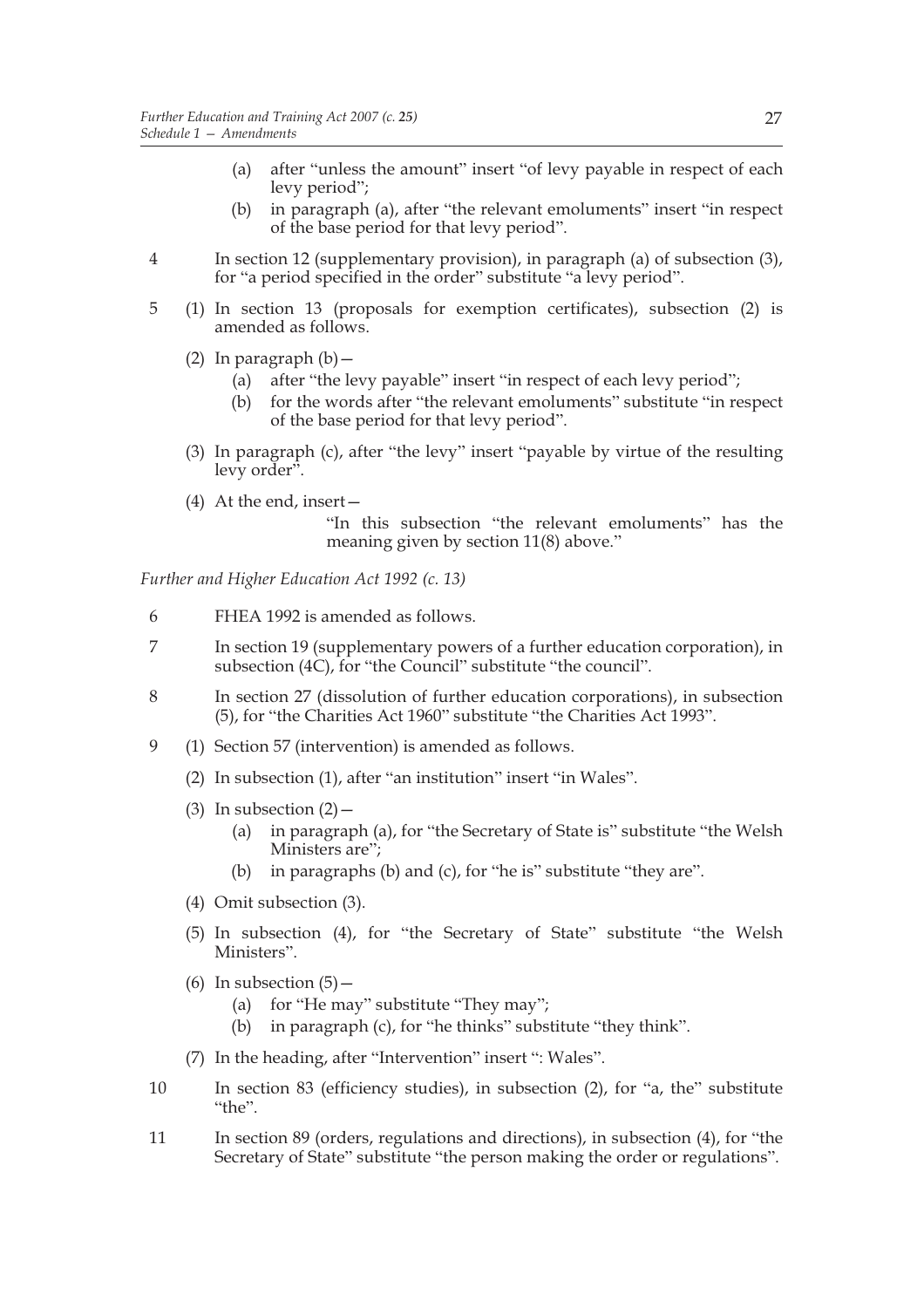*Learning and Skills Act 2000 (c. 21)*

- 12 LSA 2000 is amended as follows.
- 13 In section 1(5) (functions of the Learning and Skills Council for England to be carried out in relation to England), at the beginning insert "Except as provided in section 11, 12 or 13 of the Further Education and Training Act 2007,".
- 14 In section 3D (duties of the Council in relation to core and additional entitlement), in subsection (6) (meaning of "local learning and skills area"), for the words from "an area" to the end substitute "an area specified by the Secretary of State by order for the purposes of this section."
- 15 In section 152 (orders and regulations), after subsection (2) insert—
	- "(2A) Subsection (2) does not apply to a statutory instrument that contains regulations to which subsection (2B) applies.
		- (2B) The first regulations under section 18A(2) may not be made unless a draft of the regulations has been laid before and approved by a resolution of each House of Parliament."
- 16 (1) Schedule 3 (committees of the Council) is amended as follows.
	- (2) In paragraph 1(3) (exception for local councils), for "local learning and skills councils" substitute "regional learning and skills councils".
	- (3) In paragraph 4 (functions and members), in the heading to that paragraph, for "*Other committees*" substitute "*Functions and members of committees*".
	- (4) In paragraph 5 (tenure of members of committees), in sub-paragraph (4), for "any other committee" substitute "a committee".

#### SCHEDULE 2 Section 30

#### REPEALS

| Short title and chapter                          |  |  |  | Extent of repeal                                                               |                                                                                                                                                                                                      |  |
|--------------------------------------------------|--|--|--|--------------------------------------------------------------------------------|------------------------------------------------------------------------------------------------------------------------------------------------------------------------------------------------------|--|
| Industrial Training Act 1982<br>(c. 10)          |  |  |  |                                                                                | In section $1(2)$ , the "and" at the end of the<br>definition of "levy order".<br>In section $11(8)$ , the definition of "the relevant<br>organisations" and the "and" preceding that<br>definition. |  |
| Further and Higher Education<br>Act 1992 (c. 13) |  |  |  | In section $17(2)$ , the "and" following paragraph<br>(a).<br>In section $27-$ |                                                                                                                                                                                                      |  |
|                                                  |  |  |  | (a)                                                                            | in subsection $(3)$ , paragraph $(a)$ and the<br>"or" following that paragraph;                                                                                                                      |  |
|                                                  |  |  |  |                                                                                | (b) in subsection (7), paragraph (b) and the<br>"and" preceding that paragraph;                                                                                                                      |  |
|                                                  |  |  |  | (c)<br>Section 57(3).                                                          | subsection (8).                                                                                                                                                                                      |  |